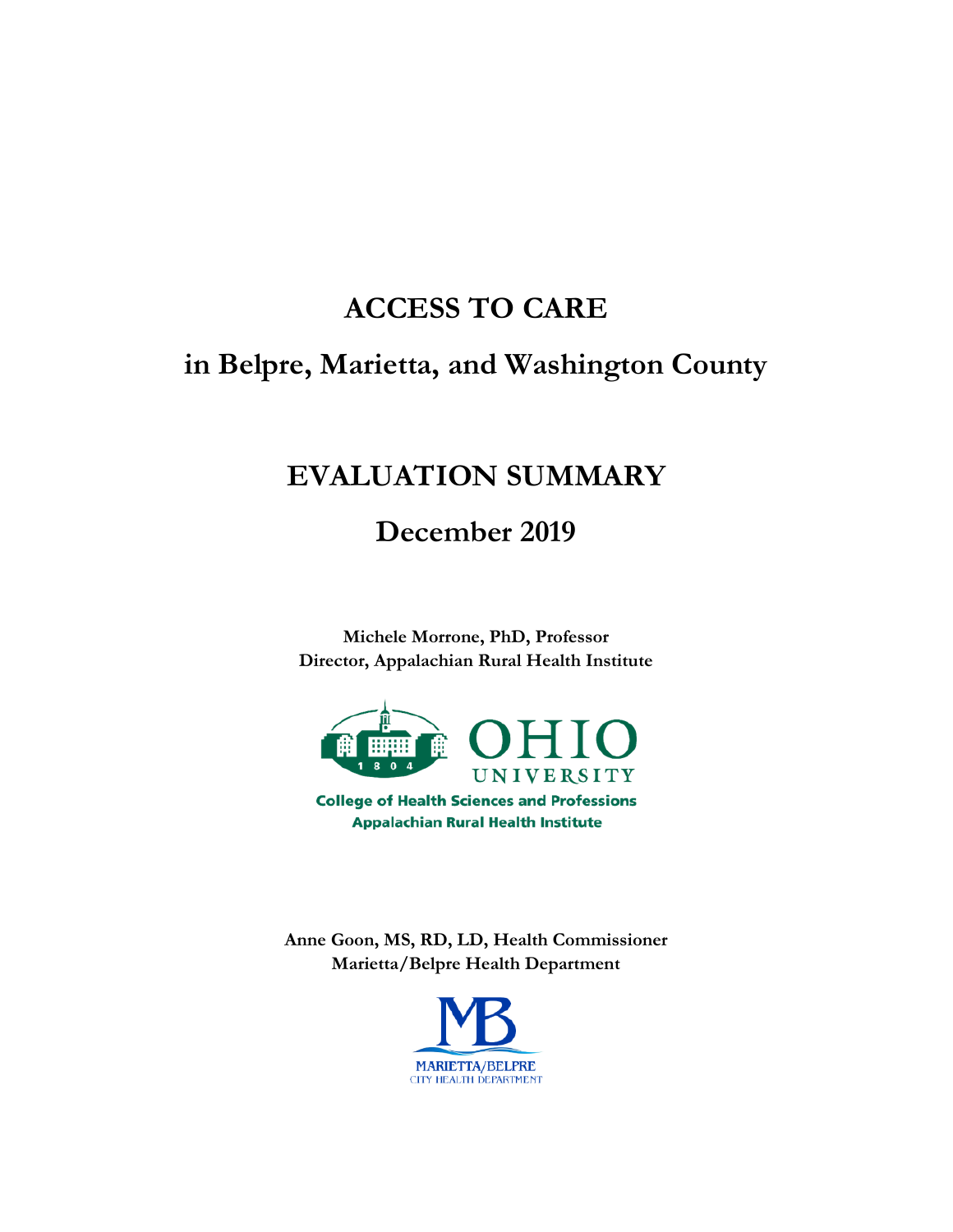#### **Introduction and Background**

#### **Appalachian Rural Health Institute, Ohio University**

The Appalachian Rural Health Institute (ARHI) is within the College of Health Sciences and Professions (CHSP) at Ohio University. As a consortium of researchers with specific experience and expertise in quantitative and qualitative research methods, ARHI is committed to improving the health of people who reside in rural areas in general and Appalachia in particular. Our approach is to use community-based studies and projects that specifically focus on Appalachian health needs, issues, and disparities. We understand the challenges faced in providing care to improve public health in Appalachia.

#### **Project Purpose, Objectives, and Methodology - Washington County, Ohio**

The overall purpose of this project is to assist local health departments in Ohio with public health accreditation documentation related to access to care. Specifically, the objectives are:

- To compile rural health priorities as identified in rural and Appalachian Counties in Ohio; and
- To focus on access to care (Domain 7) in the public health accreditation guidelines by
	- o Collecting health care access data from community members; and
	- o Assembling health care access data from secondary sources.

In collaboration with the Marietta/Belpre Health Department and Washington County Health Department, ARHI Director Michele Morrone, PhD, facilitated a session with health care providers, public health professionals, and numerous community partners practicing in Washington County, the City of Belpre, and/or the City of Marietta (collectively called the "Health Care Access Team" on following pages of this report) on June 13, 2019. The facilitator's agenda for this session is in Appendix A, and the participant list is attached as Appendix B. The purpose of this meeting was to review public perception of gaps in access to care and to evaluate strategies that could work to address these local gaps.

The Washington County and Marietta/Belpre Health Departments collaborated with other members of Washington County Health Partners to disseminate an online access to care survey to local residents through social media, community events, notices put on local water bills. and paycheck stuffers during summer and fall 2019. The survey is located in Appendix C and the results are summarized in Appendix D.

#### Health Care Strategies Rubric Used for this Project

 $\overline{\phantom{a}}$ 

With the support of the Robert Wood Johnson Foundation (RWJF), the University of Wisconsin Population Health Institute developed *What Works for Health*, a comprehensive guide of strategies to address access to health care. It offers evidence-based approaches to improving health across a range of factors.<sup>1</sup> For the purpose of this work, we focused on the Access to Care strategies

<sup>1</sup> <http://www.countyhealthrankings.org/take-action-to-improve-health/what-works-for-health>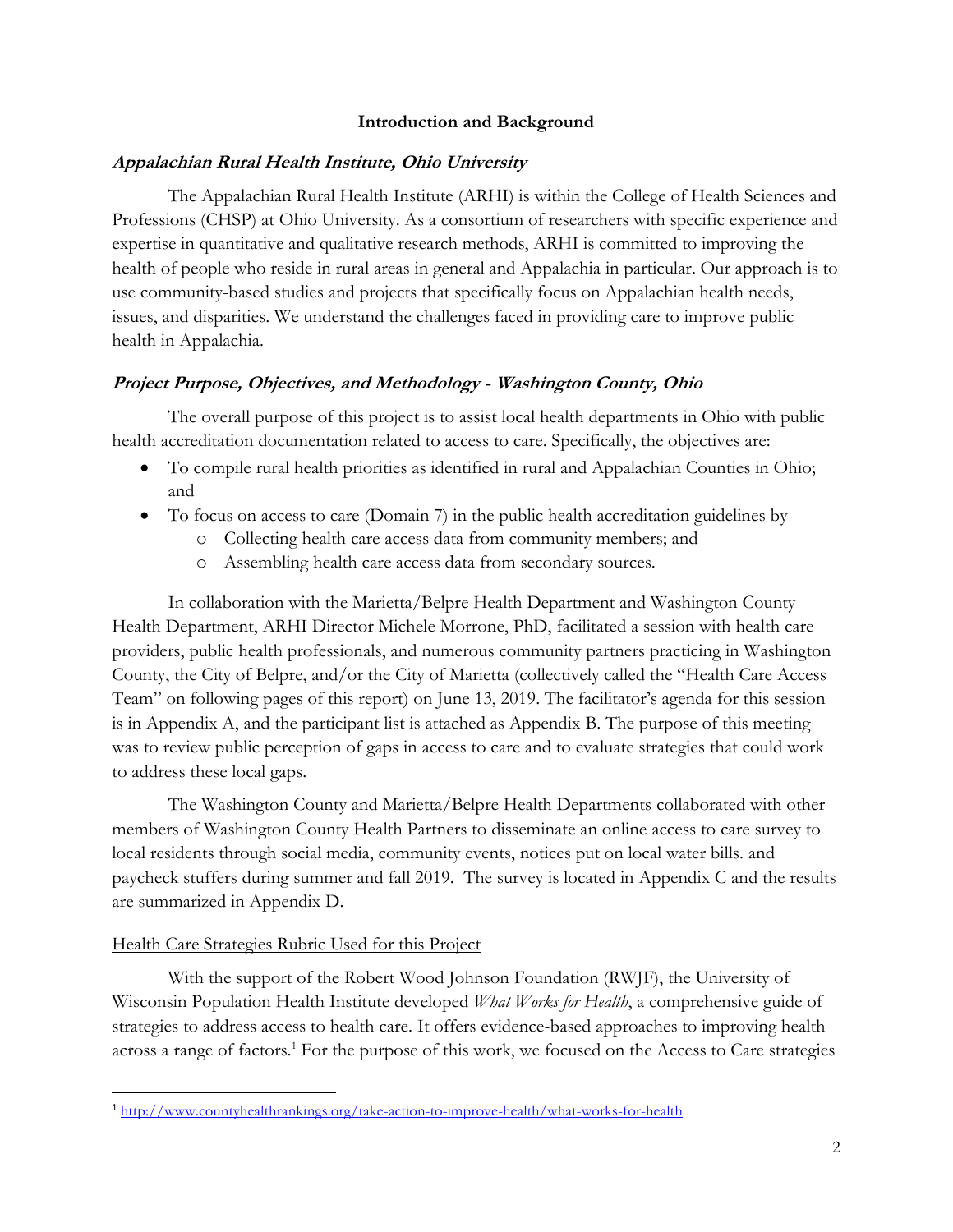specifically targeted to rural communities.

### Health Care Access Team Assessment

Individual representatives from health care, public health, and community partners first identified strategies that they wanted to discuss (Table 1).

| Table 1. Tally of Votes to Prioritize Strategy Discussion                                     | # of votes     |
|-----------------------------------------------------------------------------------------------|----------------|
| Activity Programs for Older Adults. Offer group educational, social, or physical              |                |
| activities that encourage social interactions, regular attendance, and community              |                |
| involvement among older adults.                                                               |                |
| <b>Career Academies.</b> Establish small learning communities in high schools focused on      | $\overline{2}$ |
| health care fields including technology, finance, and communication.                          |                |
| Community Health Workers. Engage professional or lay health workers to provide                | 12             |
| education, referral and follow-up, case management and home visiting for those at high        |                |
| risk for poor health outcomes.                                                                |                |
| Cultural Competence Training for Health Care Professionals. Focus on skills and               | 6              |
| knowledge to value diversity, understand and respond to cultural differences, and             |                |
| increase awareness of providers' cultural norms.                                              |                |
| Federally Qualified Health Centers (FQHCs). Increase support for non-profit health            | 9              |
| care organizations, such as Hopewell Health Centers, that receive federal funding and         |                |
| deliver comprehensive care to uninsured, underinsured, and vulnerable patients                |                |
| regardless of their ability to pay.                                                           |                |
| Health Career Recruitment. Include academic support and professional experiences              | $\overline{2}$ |
| for high school, college or post-baccalaureate students.                                      |                |
| Health Insurance Enrollment & Outreach. Provide health insurance outreach and                 | 9              |
| support to assist individuals whose employers do not offer affordable coverage, who are       |                |
| self-employed, or who are unemployed.                                                         |                |
| Medical Homes. Provide continuous, comprehensive, whole person primary care that              | 8              |
| uses a coordinated team of medical providers across the health care system.                   |                |
| Places for Physical Activity. Modify local environments to support physical activity,         | 5              |
| increase access to new or existing facilities for physical activity, or build new facilities. |                |
| Retail Clinics. Establish clinics in retail stores that provide basic services for simple     | 4              |
| health conditions and procedures such as sore throats, immunizations, pregnancy testing,      |                |
| lipid and diabetes screening.                                                                 |                |
| Rural Training in Medical Education. Expand medical school training and learning              | 4              |
| experiences focused on the skills necessary to practice successfully in rural areas.          |                |
| Rural Transportation Systems. Establish transportation services for areas with low            | 15             |
| population densities, using publicly funded buses and vans on a set schedule, volunteer       |                |
| ridesharing, or other means.                                                                  |                |
| School-based Health Centers. Provide health care services on school premises to               | 13             |
| attending elementary, middle, and high school students; services provide by teams of          |                |
| nurses, nurse practitioners, and physicians.                                                  |                |
| Telemedicine. Deliver consultative, diagnostic, and treatment services remotely for           | 8              |
| patients who live in areas with limited access to care or would benefit from frequent         |                |
| monitoring. Also called "telehealth."                                                         |                |
| Telemental Health Services. Provide mental health care services via telephone or              | 10             |
| videoconferencing. Similar to telemedicine.                                                   |                |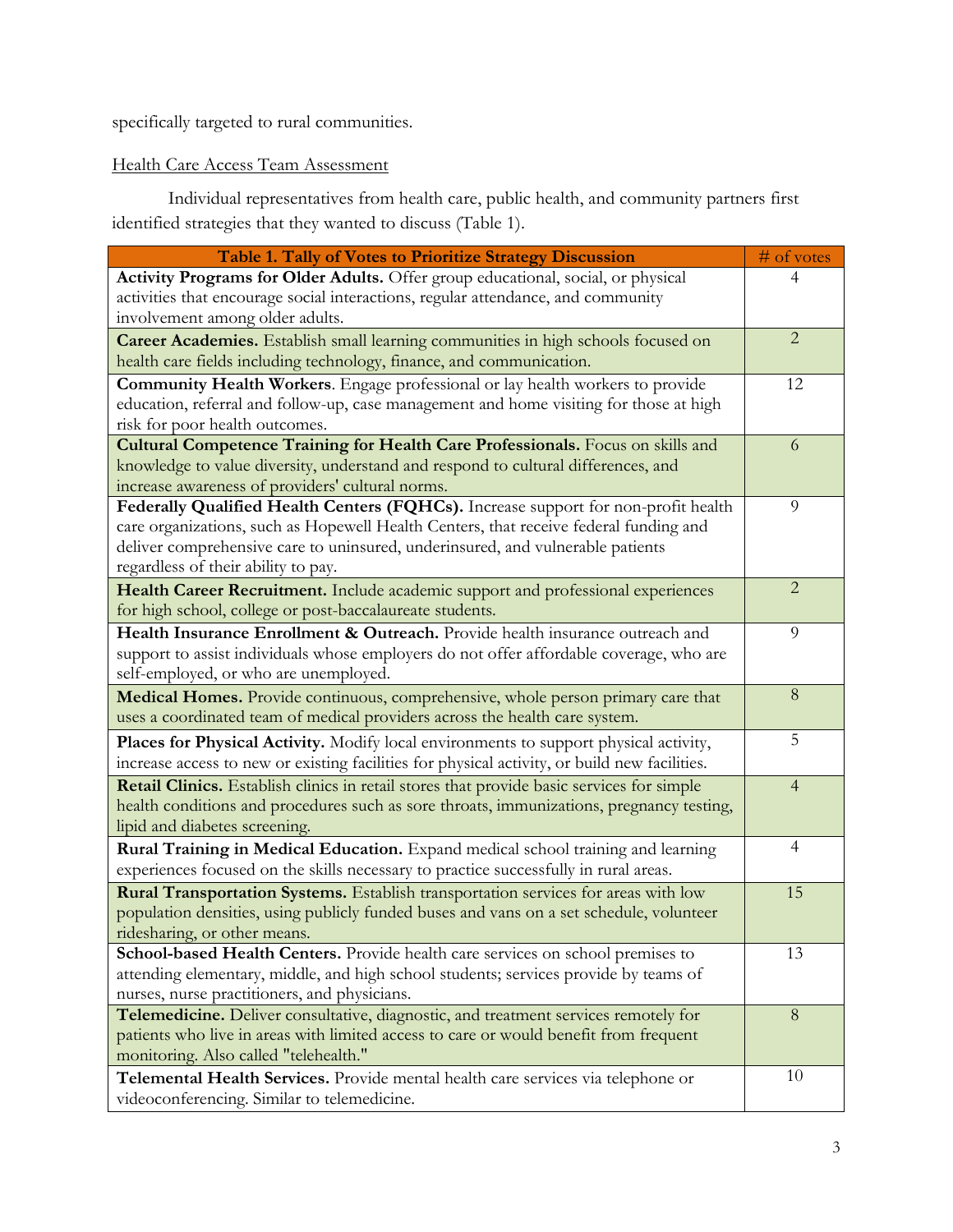The health care, public health, and community representatives (the "LHD Workgroups") then assessed the strategies using an evaluation rubric designed by ARHI (Appendix D). This rubric judges each strategy using two major categories: 1) impact and 2) feasibility. The participants were asked to assess strategies separately for the jurisdictions served by Marietta/Belpre Health Department (i.e., the cities of Marietta and Belpre) and by Washington County Health Department (i.e., the townships and villages lying outside the two cities), since impact and feasibility could vary between the jurisdictions. Average ratings are summarized in Table 2. The average ratings are categorized as follows:  $\text{High} = 4-6$ ;  $\text{Modern} = 2-3.9$ , and  $\text{Low} = 0-1.9$ .

This table also includes the average responses of the online survey respondents as an indication of public support for specific strategies. This support is categorized based on percentages of respondents who support the strategy "a lot:" **H**igh = more than 75% of respondents support the strategy "a lot;" **M**oderate = 50-74.99%; and  $\text{Low} = \text{less than } 50\%$ .

| Table 2. Summary of Strategies and Their Evaluation          |             |                       |                                            |             |           |  |
|--------------------------------------------------------------|-------------|-----------------------|--------------------------------------------|-------------|-----------|--|
|                                                              |             | <b>LHD</b> Workgroups |                                            |             |           |  |
| <b>Strategy</b> (Abbreviation)                               |             | Impact                |                                            | Feasibility |           |  |
|                                                              | County      |                       | Marietta/Belpre   County   Marietta/Belpre |             |           |  |
| <b>Activity Programs for Older</b><br><b>Adults (OLDER)</b>  | H           | $\mathbf H$           | H                                          | $\mathbf H$ | M         |  |
| <b>Career Academies (CAREER)</b>                             | M           | $\bf H$               | M                                          | $\mathbf H$ | M         |  |
| <b>Community Health Workers</b><br>(CHW)                     | $\mathbf H$ | H                     | M                                          | H           | M         |  |
| <b>Cultural Competency</b><br>Training (CULCOMP)             | H           | H                     | M                                          | $\mathbf H$ | M         |  |
| <b>Federally Qualified Health</b><br>Centers (FQHCs)         | $\mathbf H$ | H                     | M                                          | M           | M         |  |
| <b>Health Career Recruitment</b><br>(RECRUIT)                | H           | H                     | M                                          | H           | M         |  |
| <b>Health Insurance Enrollment</b><br>& Outreach (INSURE)    | H           | H                     | M                                          | H           | H         |  |
| <b>Medical Homes (MHOME)</b>                                 | H           | H                     | M                                          | M           | M         |  |
| <b>Places for Physical Activity</b><br>(PHYSAC)              | H           | H                     | M                                          | H           | M         |  |
| Retail Clinics (RETAIL)                                      | M           | $\mathbf H$           | M                                          | M           | NA        |  |
| <b>Rural Training in Medical</b><br><b>Education</b> (TRAIN) | M           | $\mathbf H$           | M                                          | M           | M         |  |
| <b>Rural Transportation</b><br>Systems (TRANSP)              | M           | M                     | M                                          | M           | M         |  |
| <b>School-based Health Centers</b><br>(SCHOOL)               | $\mathbf H$ | H                     | M                                          | M           | <b>NA</b> |  |
| Telemedicine (TMED)                                          | $\mathbf H$ | $\mathbf H$           | M                                          | H           | L         |  |
| <b>Telemental Health Services</b><br>(TMENT)                 | M           | M                     | M                                          | H           | L         |  |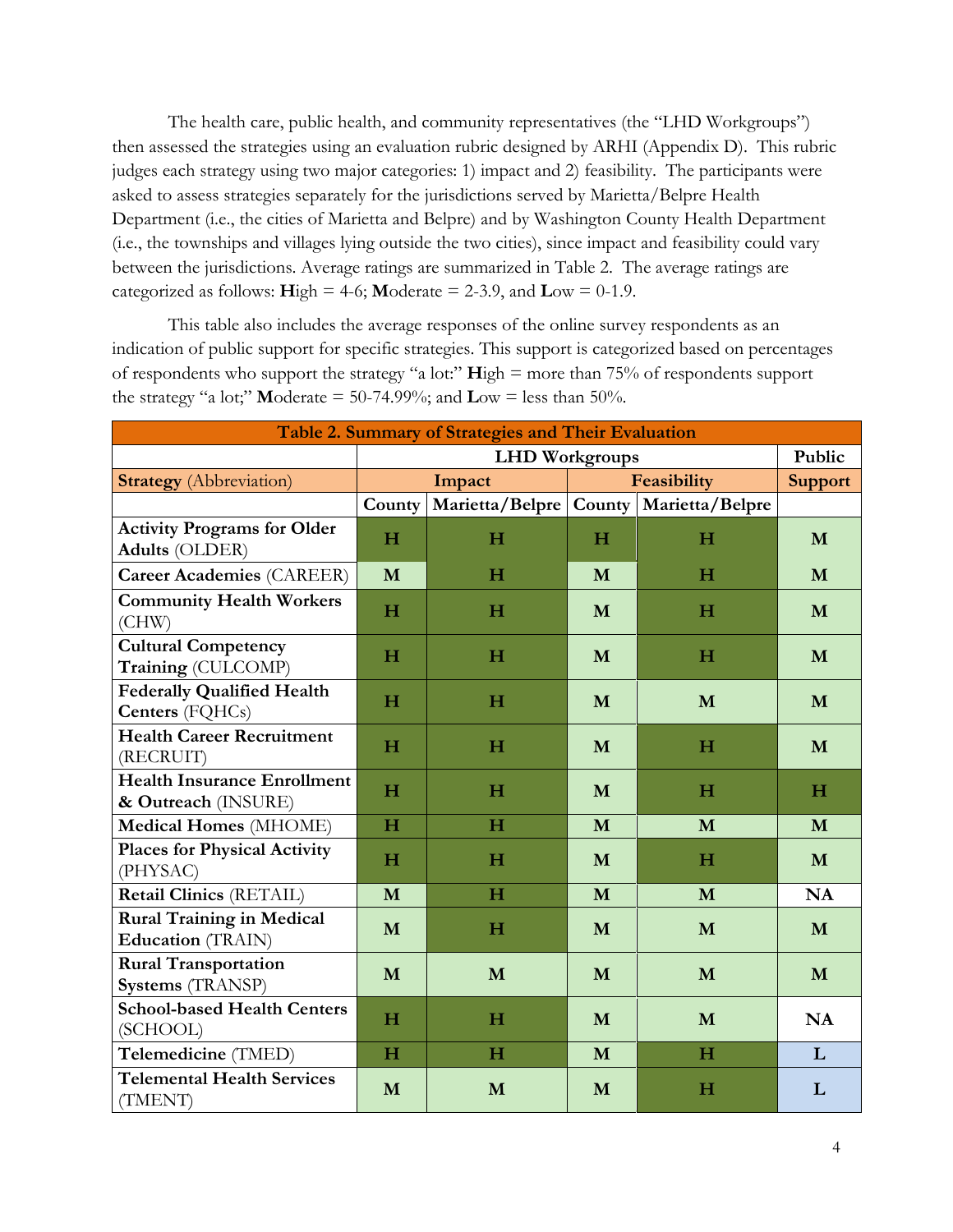The specific workgroup ratings are shown in Tables 3A (Washington County) and 3B (Marietta/Belpre; on the next page), ranked from highest to lowest average impact scores. The average feasibility ratings for each criterion are also noted. Refer to the rubric (Appendix D) for how the strategies were rated.

Participants rated Federally Qualified Health Centers (FQHCs) as the most impactful strategy for Marietta/Belpre and Washington County as a whole. However, the feasibility of this strategy was rated very low for both settings. Activity programs for older adults were rated as the most feasible strategy for implementation in Washington County and second highest for Marietta/Belpre; implementation of cultural competency training was rated as the most feasible strategy for implementation in Marietta/Belpre.

| Table 3A. Average Ratings for Washington County<br>(Highest Possible Rating $= 6$ ) |                               |             |                                       |  |  |
|-------------------------------------------------------------------------------------|-------------------------------|-------------|---------------------------------------|--|--|
|                                                                                     | Impact<br>(highest to lowest) | Feasibility | Difference*<br>(Impact – Feasibility) |  |  |
| <b>FQHCs</b>                                                                        | 5.10                          | 2.95        | 2.14                                  |  |  |
| School-based health centers                                                         | 4.76                          | 3.10        | 1.67                                  |  |  |
| Telemedicine                                                                        | 4.70                          | 3.15        | 1.55                                  |  |  |
| <b>Medical homes</b>                                                                | 4.76                          | 3.50        | 0.95                                  |  |  |
| Places for physical activity                                                        | 4.42                          | 3.79        | 0.63                                  |  |  |
| Health career recruitment                                                           | 4.30                          | 3.90        | 0.40                                  |  |  |
| Activity programs for older adults                                                  | 4.30                          | 4.10        | 0.20                                  |  |  |
| Cultural competency training                                                        | 4.16                          | 3.89        | 0.26                                  |  |  |
| <b>Community health workers</b>                                                     | 4.10                          | 3.67        | 0.43                                  |  |  |
| Health insurance enrollment &<br>outreach                                           | 4.05                          | 3.71        | 0.33                                  |  |  |
| Career academies                                                                    | 3.90                          | 3.90        | 0.00                                  |  |  |
| Rural training in medical<br>education                                              | 3.70                          | 3.20        | 0.50                                  |  |  |
| <b>Telemental health services</b>                                                   | 3.62                          | 3.81        | $-0.19$                               |  |  |
| <b>Rural transportation systems</b>                                                 | 3.52                          | 3.00        | 0.52                                  |  |  |
| <b>Retail clinics</b>                                                               | 3.40                          | 3.00        | 0.40                                  |  |  |

Interpretation: Positive numbers indicate that the strategy is rated more impactful than feasible; the greater the number, the larger the gap between impact and feasibility.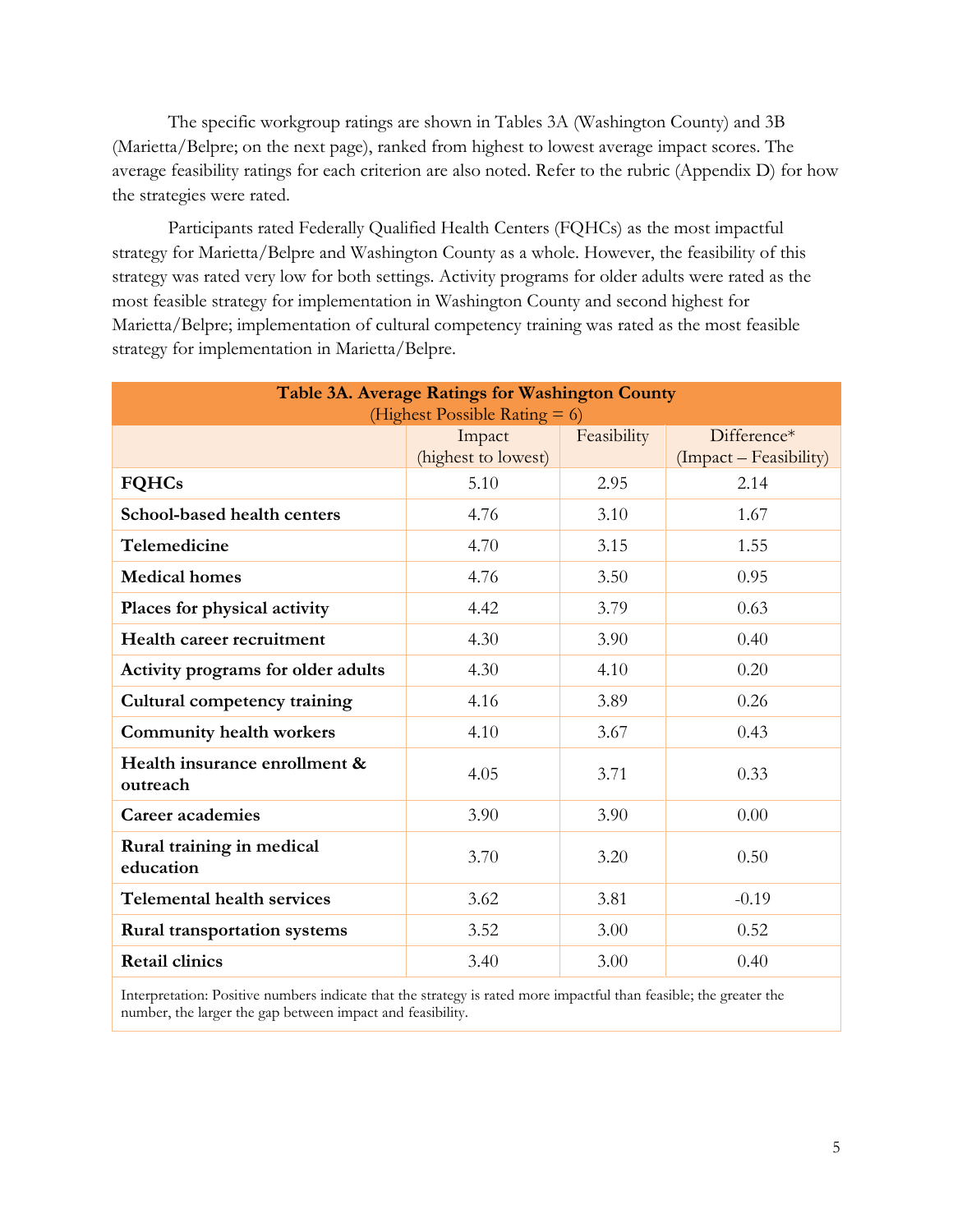| Table 3B. Average Ratings for Marietta/Belpre<br>(Highest Possible Rating $= 6$ )     |      |      |         |  |  |  |  |
|---------------------------------------------------------------------------------------|------|------|---------|--|--|--|--|
| Feasibility<br>Difference*<br>Impact<br>(highest to lowest)<br>(Impact – Feasibility) |      |      |         |  |  |  |  |
| <b>FQHCs</b>                                                                          | 5.67 | 3.17 | 2.50    |  |  |  |  |
| Cultural competency training                                                          | 5.50 | 5.17 | 0.33    |  |  |  |  |
| Telemedicine                                                                          | 5.33 | 4.00 | 1.33    |  |  |  |  |
| <b>Medical homes</b>                                                                  | 5.17 | 3.17 | 2.00    |  |  |  |  |
| School-based health centers                                                           | 5.00 | 3.17 | 1.83    |  |  |  |  |
| Activity programs for older adults                                                    | 4.83 | 5.00 | $-0.17$ |  |  |  |  |
| Places for physical activity                                                          | 4.83 | 4.67 | 0.17    |  |  |  |  |
| <b>Community health workers</b>                                                       | 4.67 | 4.83 | $-0.17$ |  |  |  |  |
| Health career recruitment                                                             | 4.67 | 4.33 | 0.33    |  |  |  |  |
| Health insurance enrollment &<br>outreach                                             | 4.50 | 4.33 | 0.17    |  |  |  |  |
| Career academies                                                                      | 4.33 | 4.17 | 0.17    |  |  |  |  |
| <b>Retail clinics</b>                                                                 | 4.00 | 3.00 | 1.00    |  |  |  |  |
| Rural training in medical<br>education                                                | 4.00 | 3.67 | 0.33    |  |  |  |  |
| <b>Telemental health services</b>                                                     | 3.50 | 4.67 | $-1.17$ |  |  |  |  |
| <b>Rural transportation systems</b>                                                   | 2.50 | 3.83 | $-1.33$ |  |  |  |  |

Interpretation: Positive numbers indicate that the strategy is rated more impactful than feasible; the greater the number, the larger the gap between impact and feasibility.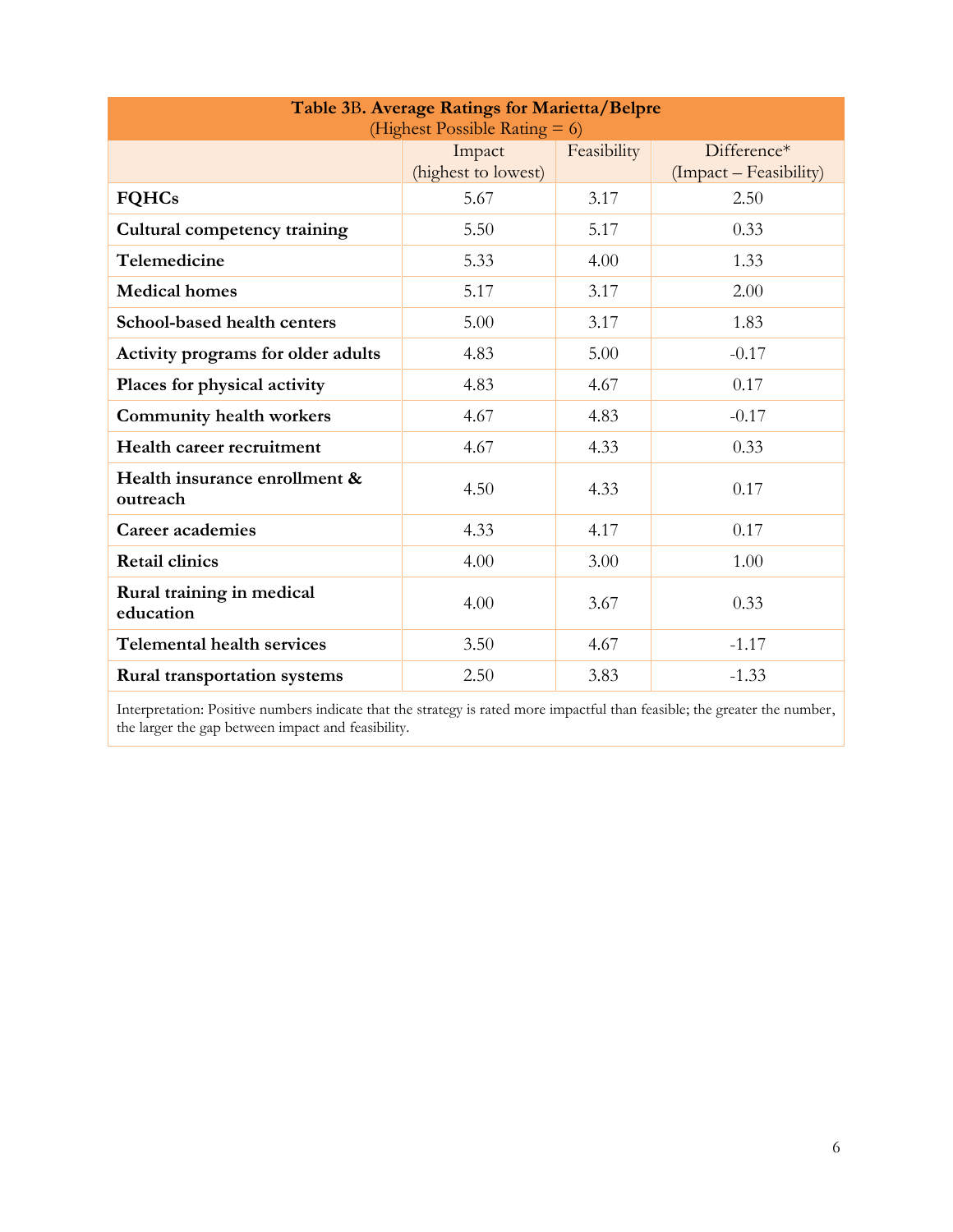## **Appendix A**

## **Facilitator's Agenda**

## **for Washington County, Cities of Marietta/Belpre Health Care Access Meeting**

#### **Supplies/Materials:**

- Summary of [Rural Health Care Access: Research Project](https://www.ohio.edu/chsp/appalachian-rural-health/projects) (completed by Appalachian Rural Health Institute, January 2019) and Evaluation Rubric
- Sign in sheets
- Evaluation forms
- Copies of survey

### **1. Introductions (10 minutes)**

- a. Have a sign-in sheet to get names, affiliations, and emails
- b. Invite participants to look at the state report

### **2. Overview/Orientation (30 minutes)**

- a. Review state report
- b. PHAB Domain 7
	- i. Gaps (rural health report)
		- 1. Survey
			- a. Sent a letter to all health departments
			- b. Contacted all health departments through their Facebook pages and asked if they would share a link on their page
			- c. Boosted the Facebook post
			- d. More than 10,000 accessed the FB post, more than 1,000 accessed the survey, 695 completed it.
		- 2. We found similar concerns in all rural counties
		- 3. Ask if there is anything they want to add to the state data that is different in their communities
	- ii. Strategies
		- 1. Introduce the RWJF What Works activities
		- 2. They developed strategies for rural communities and have assigned an evidence rating to each:
			- a. Scientifically supported (SS): Most likely to make a difference. Tested in multiple robust studies with consistently positive results
			- b. Some evidence (SE): likely to work, but further research is needed to confirm effects; tested more than once and results trend positive overall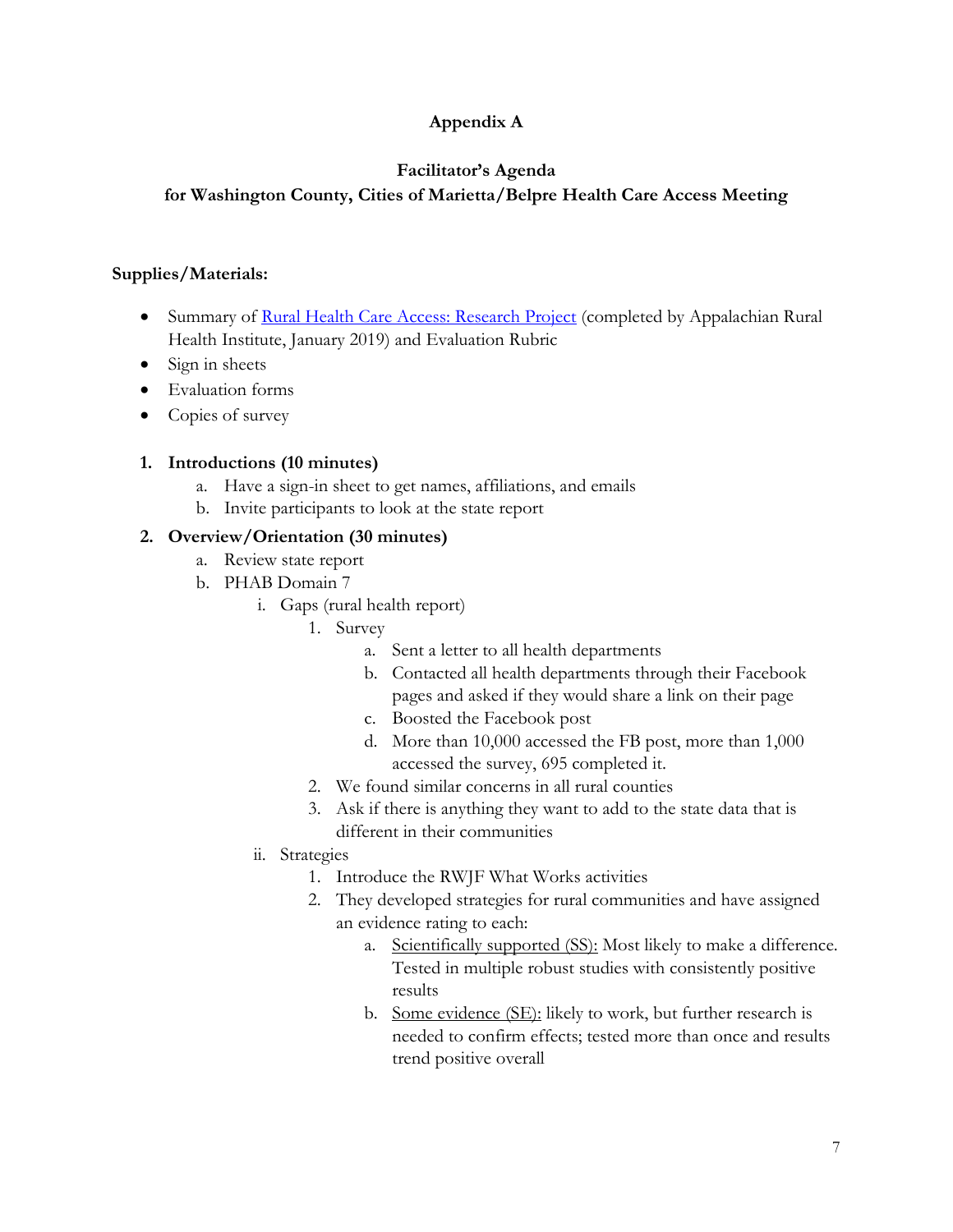- c. Expert opinion (EO): recommended by credible, impartial experts but have limited research documenting effects; further research, often with stronger designs is needed
- d. Insufficient evidence (IE): limited research documenting effects; need further research with stronger design
- e. Mixed evidence (ME): tested more than once with inconsistent results; further research is needed
- f. Evidence of ineffectiveness (IE): not good investments; tested with negative or harmful results
- 3. We only selected strategies that are SS, SE, or EO

#### **3. Strategy Evaluation (60-90 minutes)**

- a. Review and identify strategies for ranking
	- i. Review list of strategies on the evaluation form (alphabetical)
	- ii. Eliminate any that they do not want to evaluate based on their knowledge
		- 1. Have then mark the 5 that they definitely want to talk about
		- 2. Fill in the attached tally to see which ones will be discussed first
- b. Explain rubric
	- i. Use rubric from report
	- ii. Assure them that this a based on their judgement and expertise, just like if they were grading a paper
- c. Apply rubric to each strategy
	- i. Talk through each strategy before they make their independent scores
	- ii. Spend no more than 10 minutes on each strategy
- d. Capture comments and discussion

#### **4. Follow up**

- a. Report
	- i. We will prepare a short report that shows how their group evaluated the strategies
	- ii. This is a starting point for identifying what they will work on
- b. Strategy implementation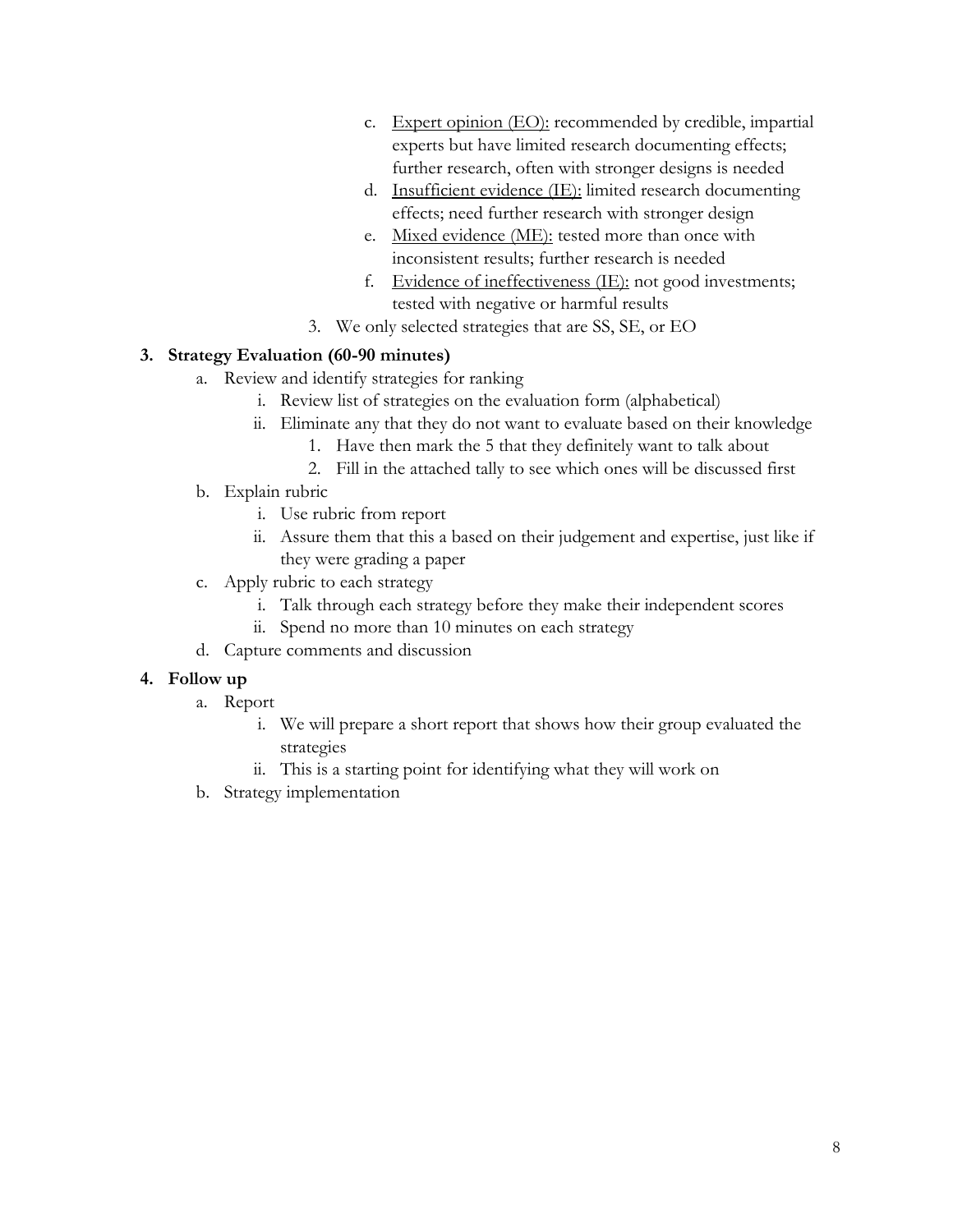# **Appendix B**

# **Washington County, Cities of Marietta/Belpre Health Care Access Meeting**

# **Participants**

| Name                  | Organization                                                  |
|-----------------------|---------------------------------------------------------------|
| Court Witschey        | Washington County Health Department (WCHD)                    |
| Carla Rasmussen       | <b>WCHD</b>                                                   |
| Jayne Call            | <b>WCHD</b>                                                   |
| Mindy Cayton          | Buckeye Hills Regional Council                                |
| David Browne          | Washington County Behavioral Health Board WCBHB)              |
| Christine Berg        | <b>WCHD</b>                                                   |
| Jamie Vuksic          | Washington County Job and Family Services (WCDJFS)            |
| Deann Green           | <b>WCDJFS</b>                                                 |
| Roxanne Jarell        | <b>WCHD</b>                                                   |
| Fallo Caudill         | Equitas Health (FQHC look-alike)                              |
| Robin Bozian          | Southeastern Ohio Legal Services (SEOLS)                      |
| Hilles Hughes         | <b>WCBHB</b>                                                  |
| Michele Sturgeon      | <b>WCBHB</b>                                                  |
| Genesis Vaughn        | Equitas Health (FQHC look-alike)                              |
| <b>Stacy Kramer</b>   | Nationwide Childrens' Hospital                                |
| Randy Prince          | Retired Pharmacist                                            |
| Laura Bays Flowers    | <b>WCHD</b>                                                   |
| <b>Bruce Kelbaugh</b> | Volunteer                                                     |
| Gary Williams         | Ely Chapman Education Foundation                              |
| Anne Goon             | Marietta/Belpre Health Department                             |
| Heather Warner        | GoPacks                                                       |
| Amy Nahley            | <b>WCHD</b>                                                   |
| Deanna Shuler         | Memorial Health System                                        |
| Lisa Valentine        | Washington County Retired and Senior Volunteer Program (RSVP) |
| Cindy Davis           | Washington County Family & Children First Council             |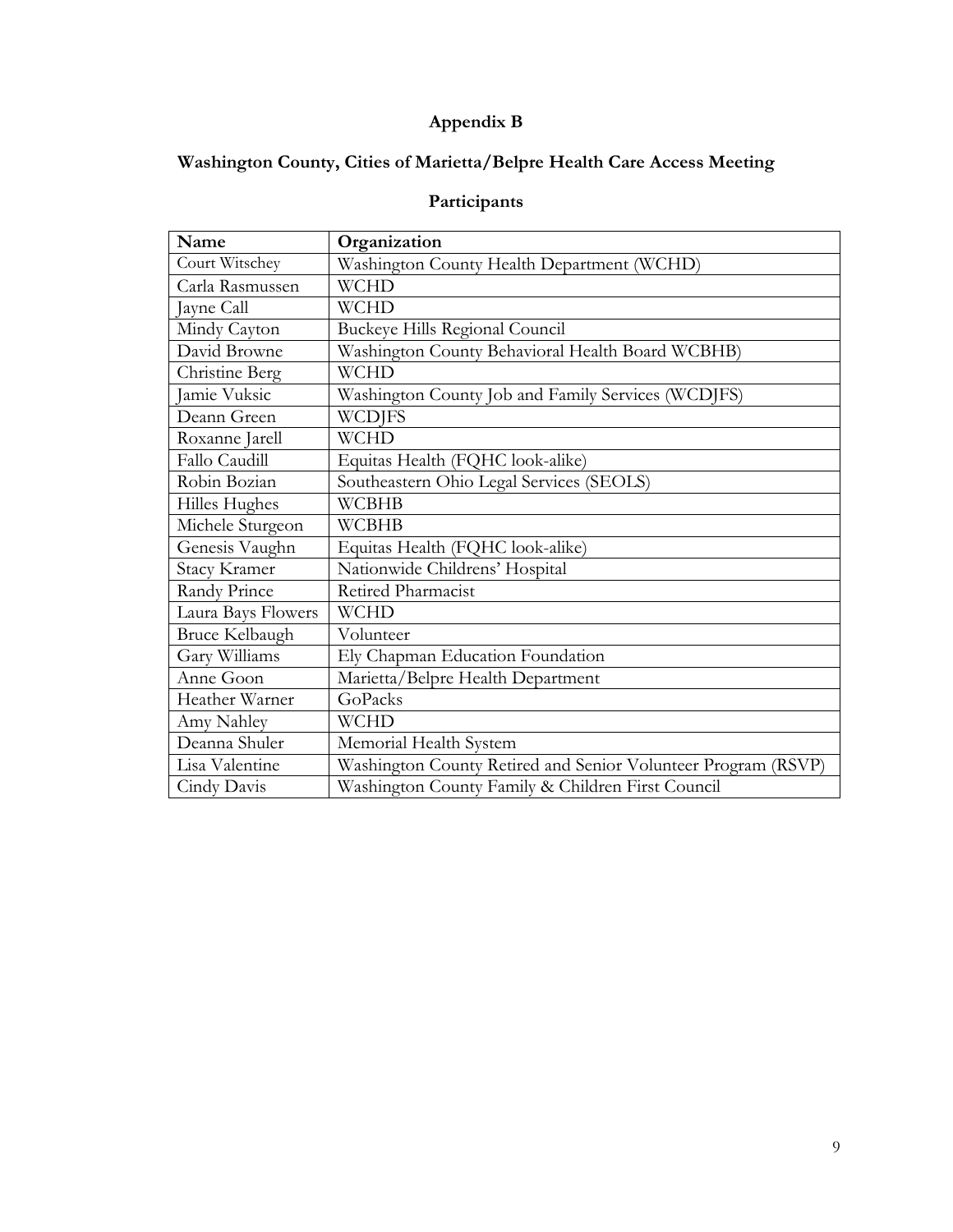# **Appendix C**

**Public Health Care Access Survey**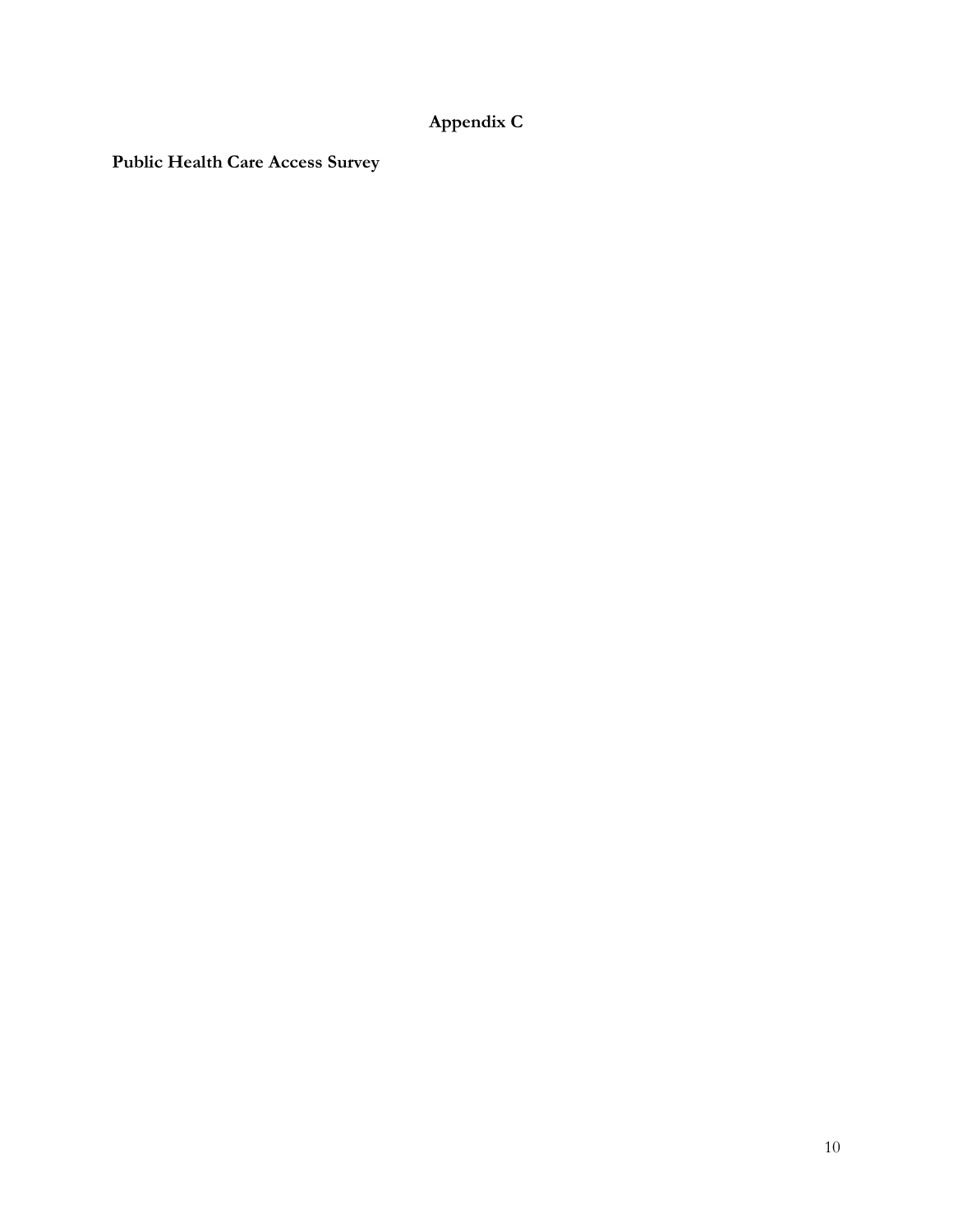

## **Instructions**

There are some important health concerns in your community that may be related to access to health care services. Your local officials are working to identify why it might be difficult for some people to get high quality health care services.

The Appalachian Rural Health Institute at Ohio University is helping gather information about access to health care. We invite you to complete this survey to share your experiences and opinions about health care services near where you live.

Your participation is completely voluntary and anonymous. Your responses to this survey will provide critical information to improve health care and could benefit you by improving services.

You should NOT complete this survey if you are: Under 18 years old Do not live in Ohio

If you are uncomfortable answering any of the questions on this survey, please leave them blank or do not complete the survey.

This survey will take 10-15 minutes of your time. Once you are finished, for maximum privacy, you can clear your browser history and close your browser.

If you have any questions about this survey or would like to know about how you can participate further in improving access to health care, contact Dr. Michele Morrone at [morrone@ohio.edu](mailto:morrone@ohio.edu)

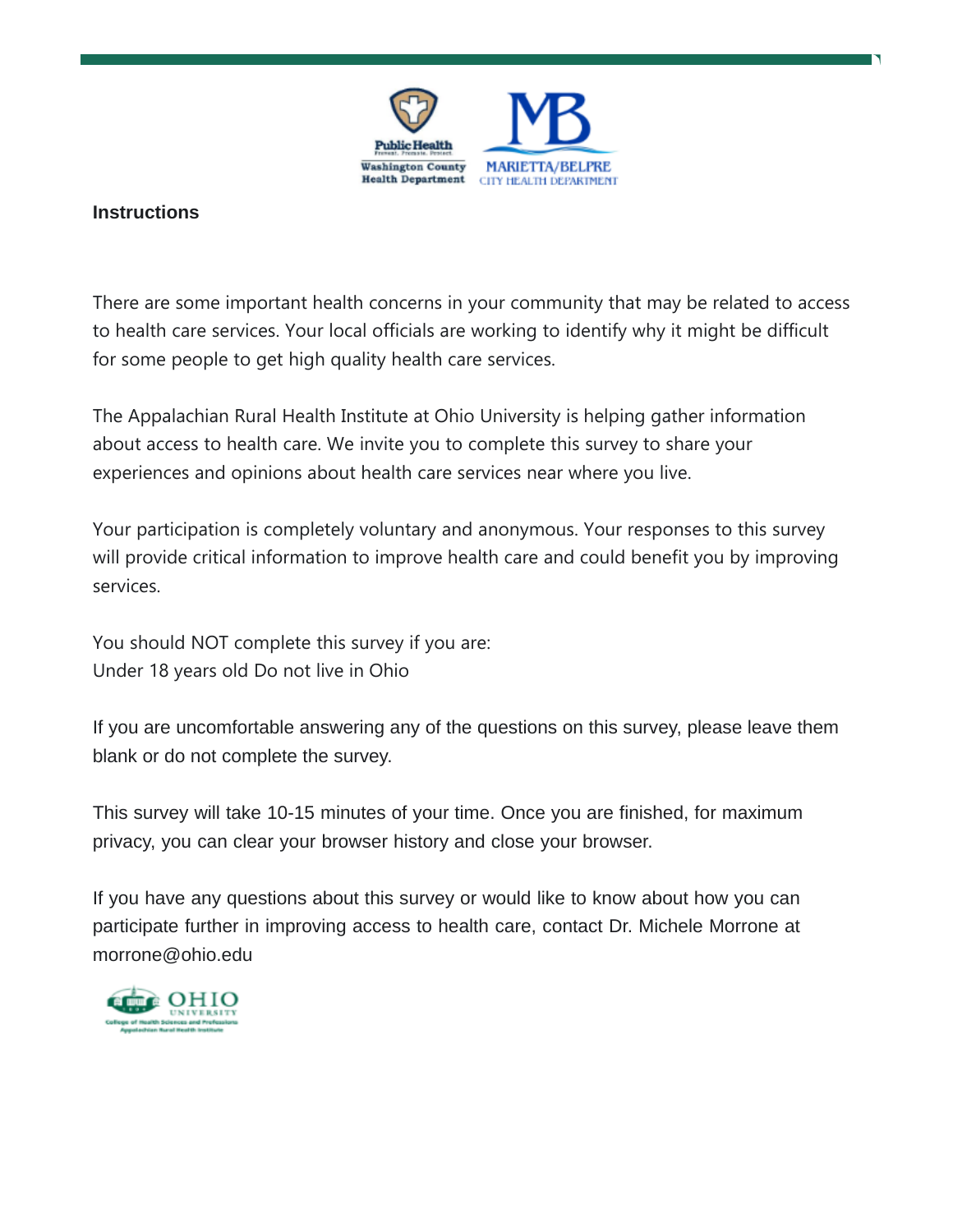## **Consent**

Please check the boxes below:

\_\_\_\_ I am at least 18 years old and am participating in this survey voluntarily.

\_\_\_\_ I live in Ohio

What county do you live in?

Do you live in the City of Marietta? (Y/N) \_\_\_\_

Do you live in the City of Belpre? (Y/N) \_\_\_\_\_

In general, do you think there are enough health care services for people who live in (circle responses):

| Your county  | <b>Marietta</b> | <b>Belpre</b> |
|--------------|-----------------|---------------|
| Yes          | Yes             | Yes           |
| No           | Nο              | No            |
| I don't know | I don't know    | l don't know  |

### **Use of services**

If you were to get sick or needed to see a medical professional, where would you go first? (circle one)

- A doctor's office
- A nurse practitioner
- A community health center that offers a discounted fee
- A retail clinic like Walmart
- A hospital emergency room
- An urgent care center
- Some other place
- I don't know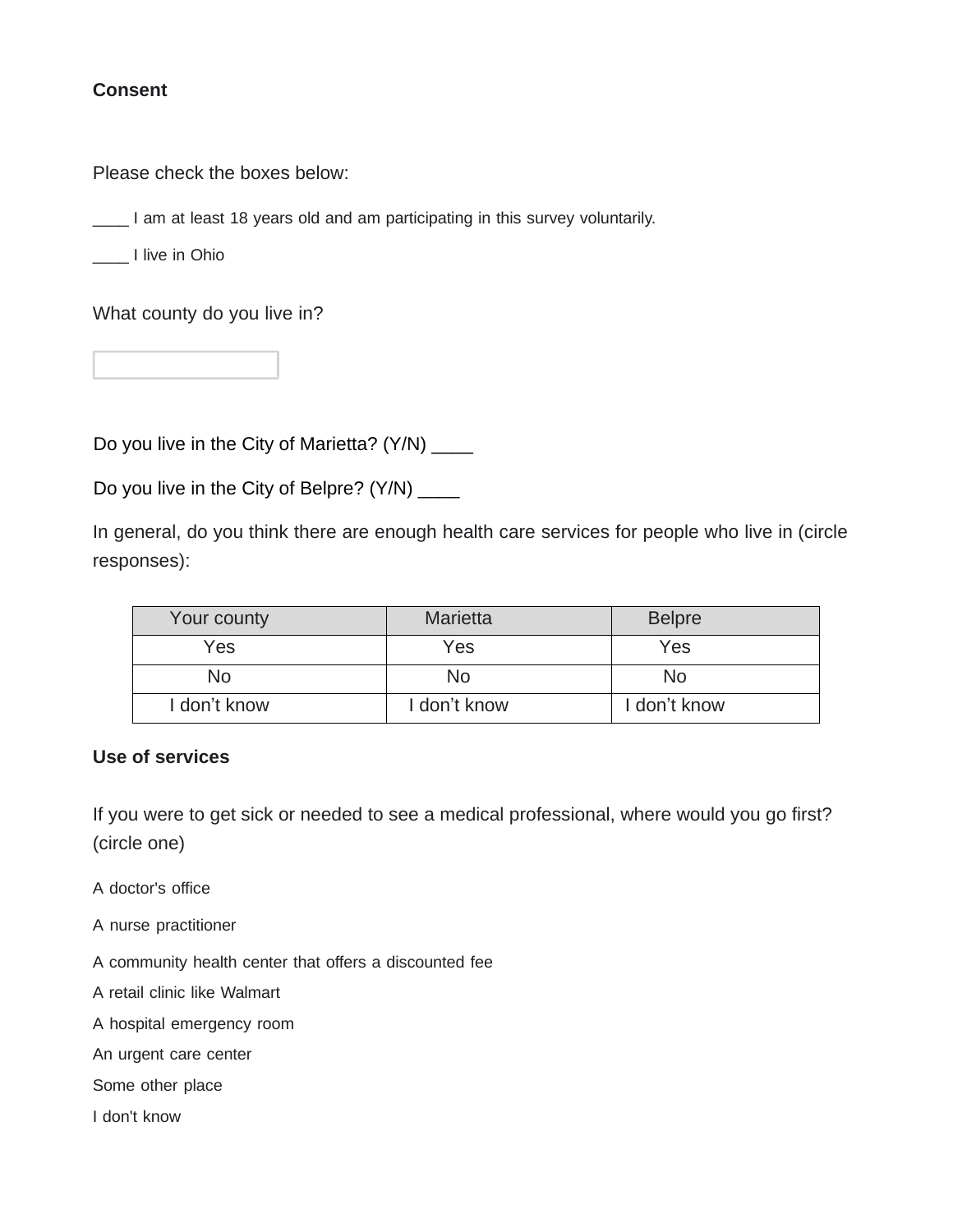Check all of the boxes for health care services you used in the past 12 months and identify if these services were in the county you live in. (Leave the box blank if you did not use these services)

|                                                                                    | Services used? | In your county? |
|------------------------------------------------------------------------------------|----------------|-----------------|
| Primary care such as<br>a family physician                                         |                |                 |
| Pediatric services<br>such as a pediatrician                                       |                |                 |
| Nurse practitioner who<br>is your primary care<br>provider                         |                |                 |
| Registered nurse at a<br>doctor's office,<br>hospital, clinic or other<br>location |                |                 |
| Women's health<br>services such as<br>gynecologist or<br>obstetrician              |                |                 |
| Emergency room of a<br>hospital or clinic                                          |                |                 |
| Emergency medical<br>services such as an<br>ambulance or<br>paramedic              |                |                 |
| Dental care such as a<br>dentist or dental<br>hygienist                            |                |                 |
| Home health care<br>such as a home health<br>aide or hospice                       |                |                 |
| Speciality care such<br>as a heart doctor,<br>allergist, or cancer<br>doctor       |                |                 |
| <b>Dialysis</b>                                                                    |                |                 |
| Telemedicine such as<br>online chat or video<br>call                               |                |                 |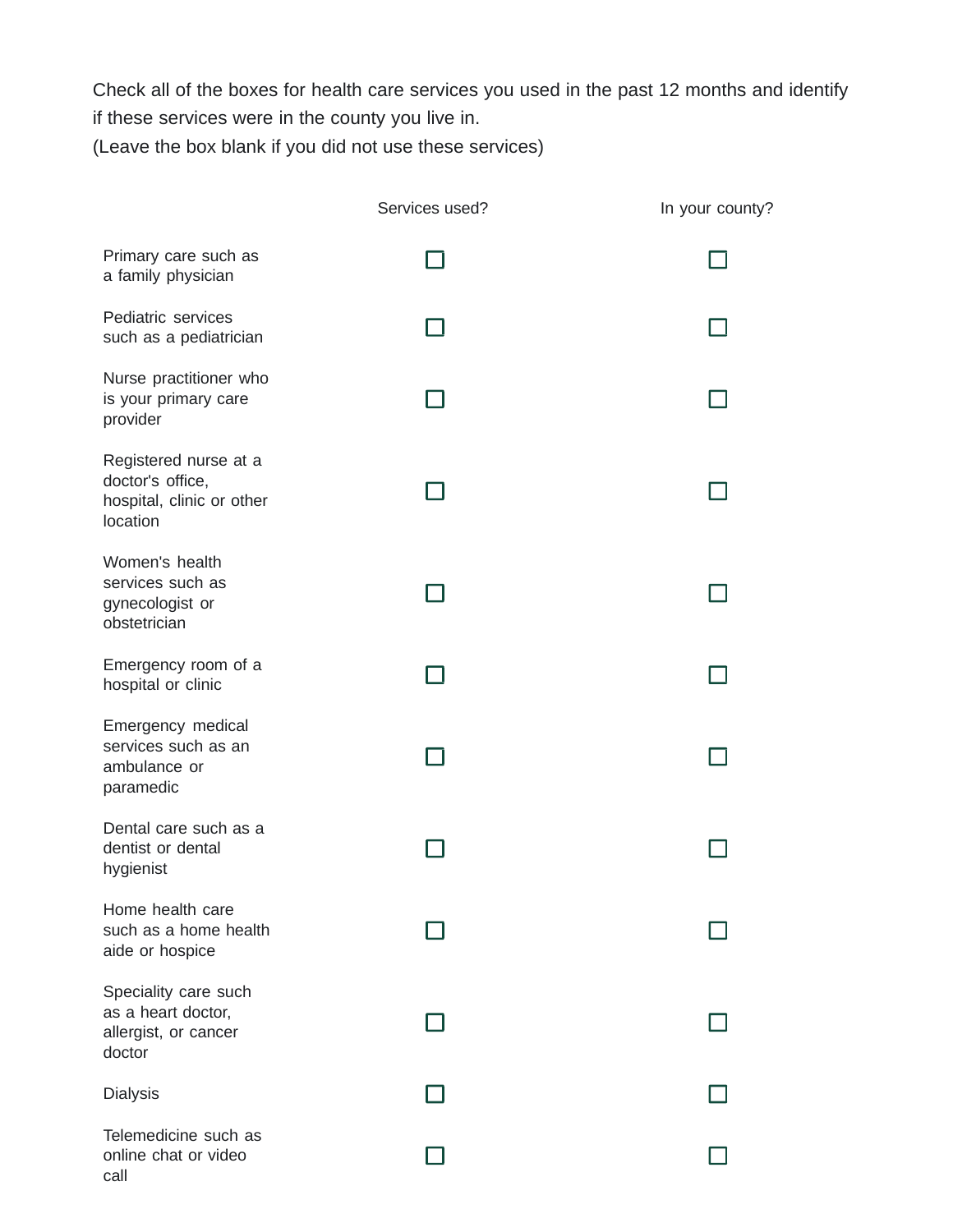On average, about how many MILES do you travel to visit the following health care providers?

|                               | <b>Between</b><br>1 and<br>less than<br>10 miles | More<br>than 10<br>miles but<br>less than<br>20 miles | More<br>than 20<br>miles but<br>less than<br>40 miles | More<br>than 40<br>miles but<br>less than<br>50 miles | More<br>than 50<br>miles | I do not<br>use<br>these<br>services |
|-------------------------------|--------------------------------------------------|-------------------------------------------------------|-------------------------------------------------------|-------------------------------------------------------|--------------------------|--------------------------------------|
| Primary care                  |                                                  |                                                       | $\left( \begin{array}{c} \end{array} \right)$         |                                                       |                          |                                      |
| Community health<br>center    |                                                  |                                                       |                                                       |                                                       |                          |                                      |
| Hospital or emergency<br>room |                                                  | ∩                                                     | $\cap$                                                | $\cap$                                                | $\cap$                   |                                      |
| An urgent care                |                                                  | $\bigcap$                                             | $\bigcap$                                             | $\bigcirc$                                            |                          |                                      |
| A specialist                  |                                                  | ∩                                                     | $\cap$                                                | $\bigcap$                                             |                          |                                      |
| <b>Dialysis</b>               |                                                  | $\bigcap$                                             | $\bigcap$                                             | $\bigcirc$                                            |                          |                                      |
| Behavioral health<br>clinic   |                                                  | $\bigcap$                                             | $\bigcap$                                             | $\bigcap$                                             |                          |                                      |
| Substance abuse<br>services   |                                                  |                                                       |                                                       |                                                       |                          |                                      |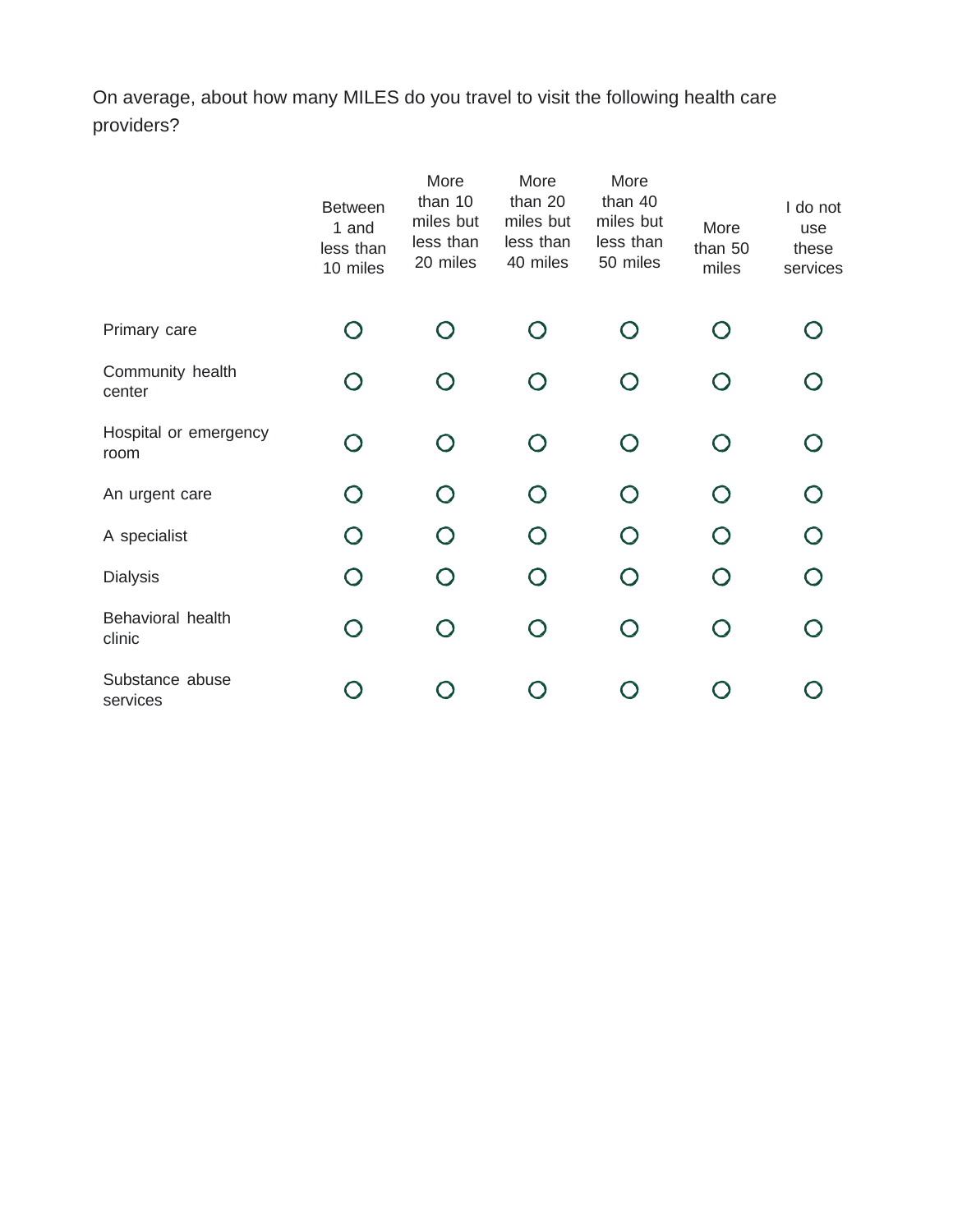On average, how much TIME do you spend traveling to see the following health care providers?

|                               | Less<br>than 15<br>minutes | <b>Between</b><br>15 and<br>30<br>minutes | <b>Between</b><br>30 and<br>45<br>minutes     | <b>Between</b><br>45 and<br>60<br>minutes | More<br>than 60<br>minutes | I do not<br>use<br>these<br>services |
|-------------------------------|----------------------------|-------------------------------------------|-----------------------------------------------|-------------------------------------------|----------------------------|--------------------------------------|
| Primary care                  |                            |                                           | $\left( \begin{array}{c} \end{array} \right)$ |                                           | $\bigcap$                  |                                      |
| Community health<br>center    |                            | $\bigcap$                                 | $\left( \begin{array}{c} \end{array} \right)$ | $\cap$                                    | $\bigcirc$                 |                                      |
| Hospital or emergency<br>room |                            | $\cap$                                    | $\bigcap$                                     | $\bigcap$                                 | O                          |                                      |
| An urgent care center         |                            |                                           | $\bigcap$                                     |                                           | $\bigcap$                  |                                      |
| A specialist                  |                            |                                           |                                               | ⌒                                         | $\bigcap$                  |                                      |
| <b>Dialysis</b>               |                            |                                           |                                               | $\bigcap$                                 | $\bigcap$                  |                                      |
| Behavioral health<br>clinic   |                            | $\bigcap$                                 | $\bigcap$                                     | $\bigcap$                                 | $\bigcirc$                 |                                      |
| Substance abuse<br>services   |                            |                                           |                                               |                                           |                            |                                      |

If you went to a hospital emergency room in the past 12 months, was it for a condition that you thought could have been treated by a regular doctor? (Circle answer)

Yes

No

I don't know

I did not go to a hospital emergency room in the past 12 months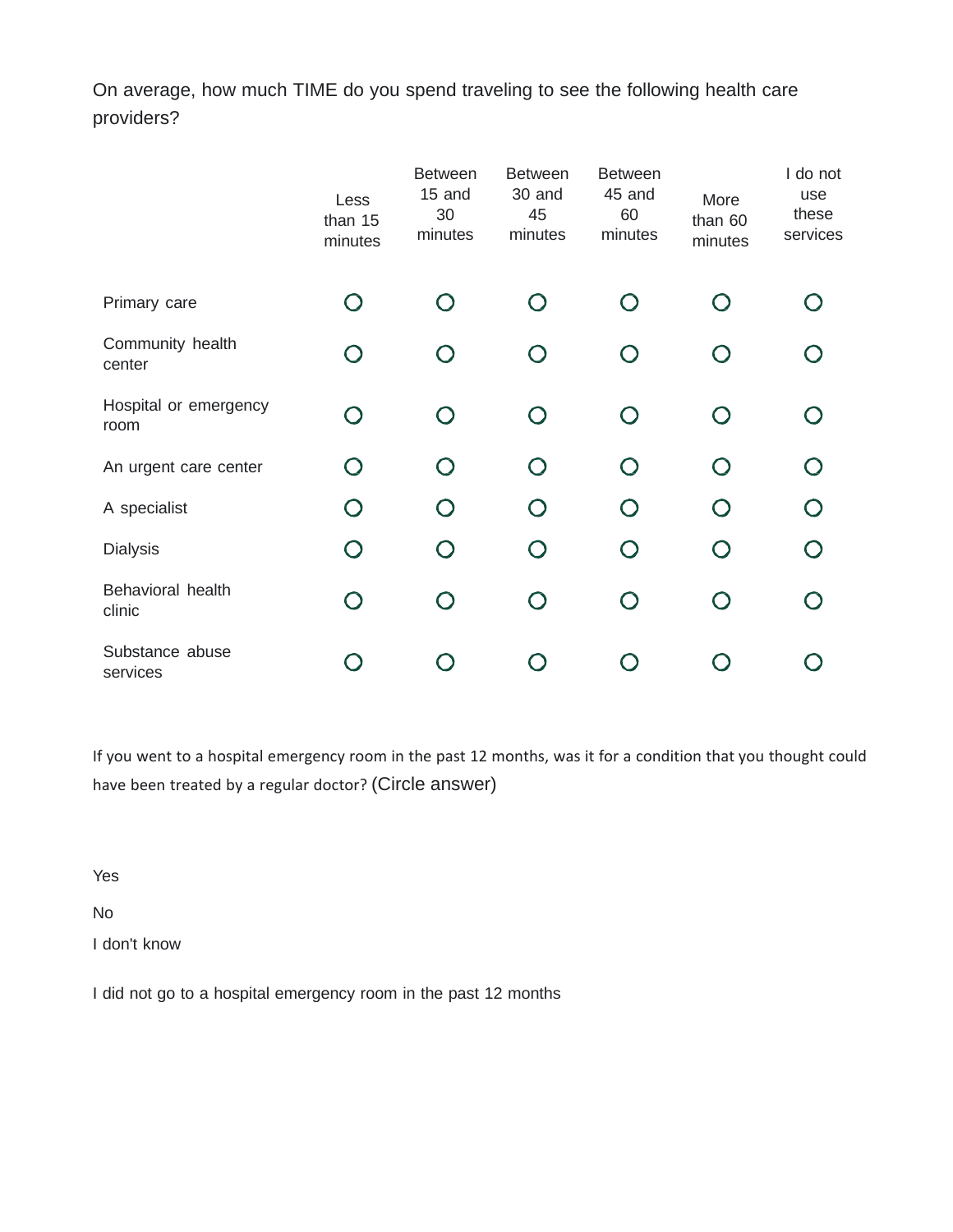In general, how satisfied are you with the following related to your health care?

|                               | Satisfied  | Somewhat<br>satisfied | Not satisfied at<br>all | I have no<br>opinion |
|-------------------------------|------------|-----------------------|-------------------------|----------------------|
| Convenience                   | $\Box$     | O                     | O                       |                      |
| Cost                          | $\bigodot$ |                       | $\bigcap$               |                      |
| Courtesy of providers         |            |                       |                         |                      |
| information from<br>providers | $\Box$     | O                     | $\bigcirc$              |                      |
| Quality                       |            |                       |                         |                      |

In the past 12 months, was there a time that you thought you needed to see a health care professional, but were unable to? (Circle answer)

Yes

No

I did not feel I needed to see a health professional in the past 12 months

The last time you tried to get general medical care, about how many days did you have to wait until the first appointment was available?

Enter the number of days

**The lange is a line of the same day** 

\_\_\_\_\_ I was never able to schedule an appointment

\_\_\_\_\_ I don't know/can't remember

\_\_\_\_\_ I have never tried to schedule an appointment for general medical care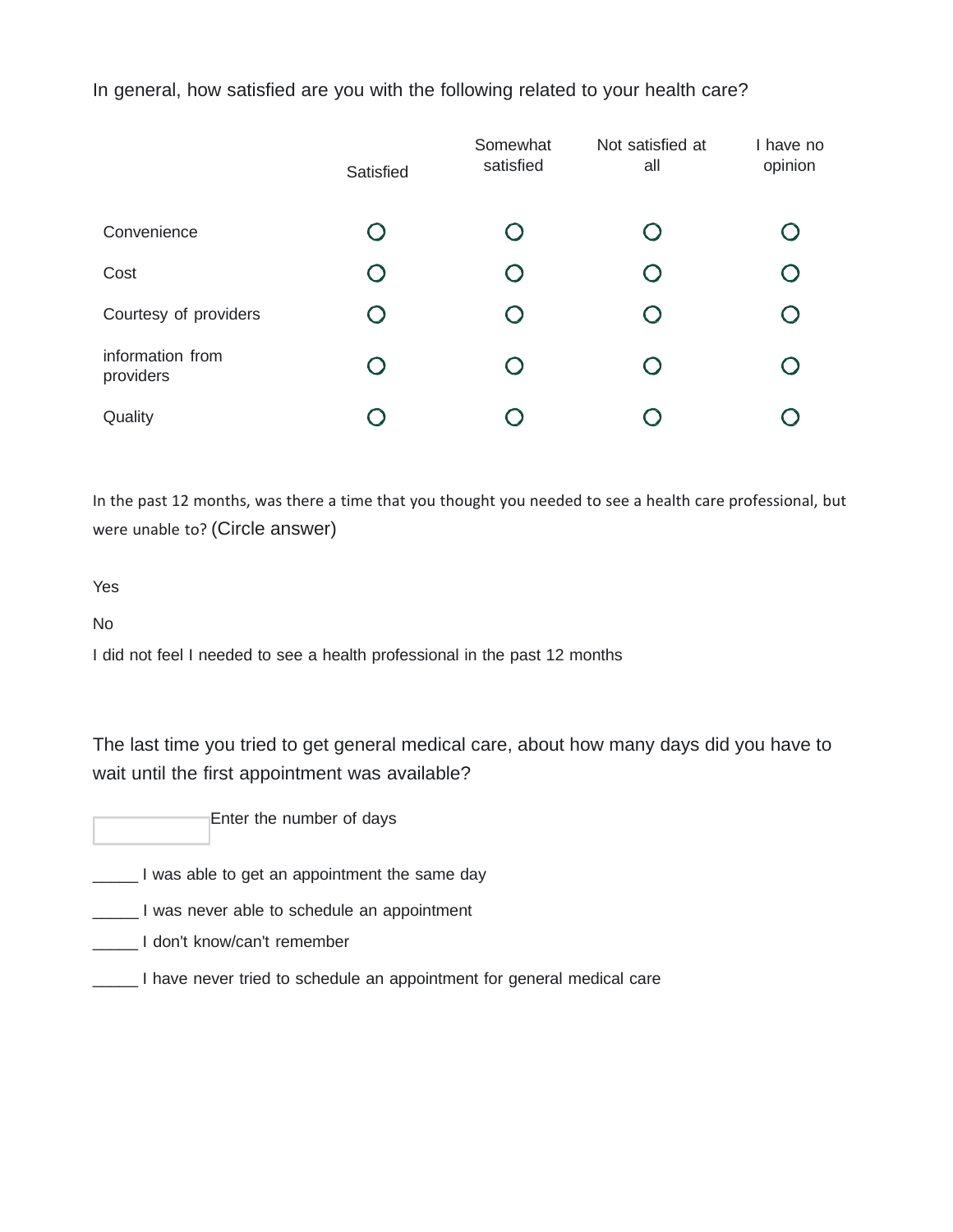The last time you tried to get specialist care, about how many days did you have to wait until the first appointment was available?

Enter the number of days

**was able to get an appointment the same day** 

\_\_\_\_\_ I was never able to schedule an appointment

\_\_\_\_\_ I don't know/can't remember

**\_\_\_\_\_** I have never tried to schedule an appointment with a specialist

Have you ever felt that a doctor, or other health care provider, or their staff judged you unfairly or treated you with disrespect? (circle answer)

Yes

No

I don't know

In the past 12 months, was there a time when you did not have any health insurance? (circle answer)

Yes, for at least some time No, I was insured the entire time I don't know

In the past 12 months, did you have any problems paying or were unable to pay any of your medical bills? This would include doctor or hospital bills, dentist bills, bills for prescription drugs, nursing home bills or home care bills. (circle answer)

Yes

No, I was able to pay all of my medical bills I don't know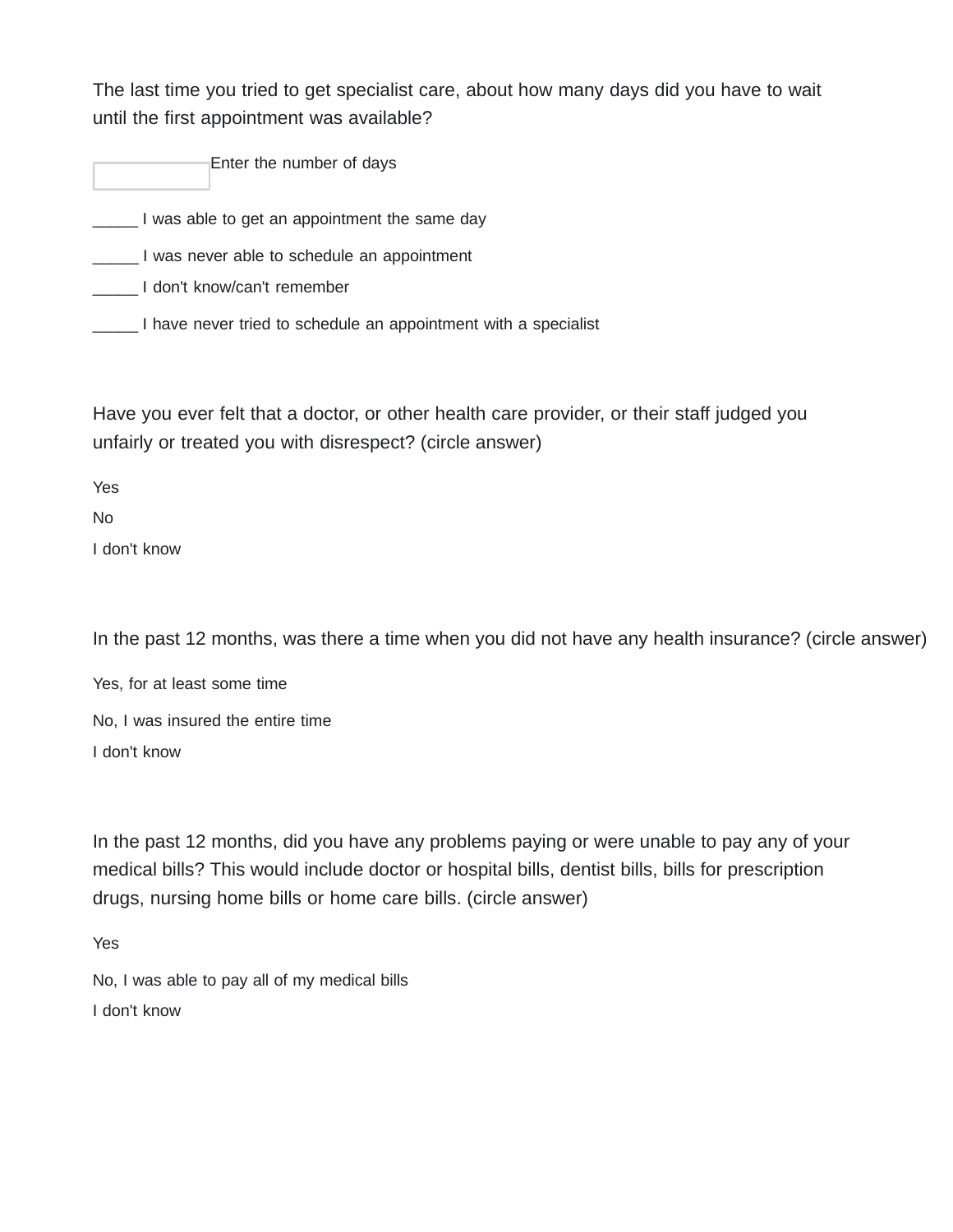What type of insurance does your family have? Circle all that apply. Plan purchased through an employer or union A plan that you or another family member buys on your own Medicare Medicaid or other state program TRICARE, VA, or military Other sources (identify these if you know them)

None

Don't know, not sure

"Out of pocket" is the amount of money you pay that is not covered by any insurance or special assistance you might have. It does not include any premiums you pay for your health insurance or any health care cost that might be reimbursed. It does include co-pays. How much did you spend "out of pocket" for health care for you and your family during the past 12 months? (circle answer)

\$0 \$1-\$199 \$200-\$499 \$500-\$999 \$1,000-\$2,999 \$3,000-\$4,999 \$5,000 or more I don't know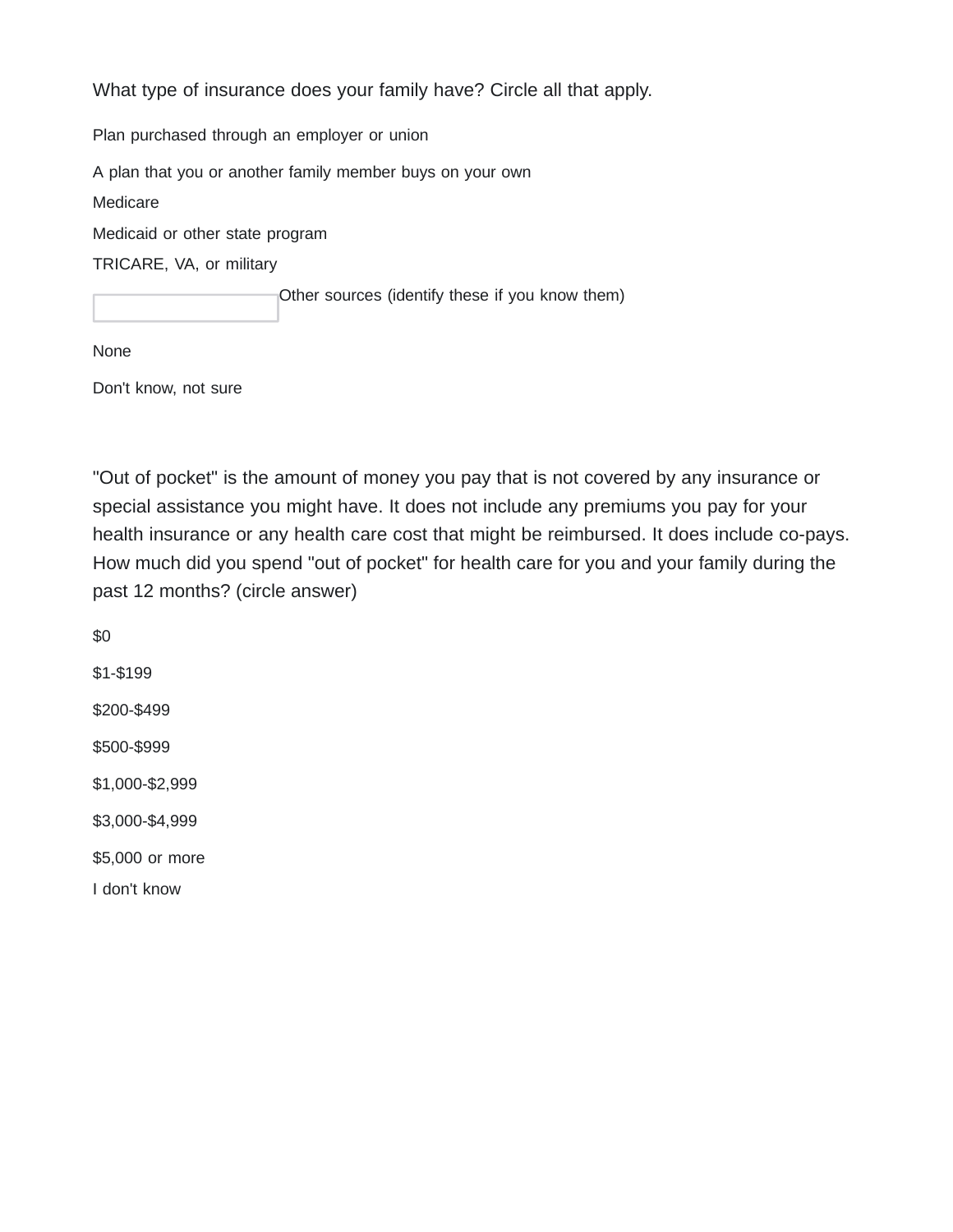Did any of the following situations apply to you in relation to medical bills? Circle all that apply.

You or someone in your family took added hours at current job or took another job to help cover medical cost

You were unable to pay basic necessities like food, heat, or rent because of medical bills

You took on credit card debt

You took out a loan

You cut back on savings or took money out of savings

You declared bankruptcy

I don't know

None of the above

If you or someone you knew needed help with the following health problems, would you be able to identify local services available?

|                                | Yes                | No                                            | Don't know/ not sure |
|--------------------------------|--------------------|-----------------------------------------------|----------------------|
| Drug abuse                     | O                  | $\zeta$                                       |                      |
| Mental health                  |                    |                                               |                      |
| Weight management              |                    | $\left(\begin{array}{c} \end{array}\right)$   |                      |
| Tobacco use                    |                    | $\left(\begin{array}{c} 1 \end{array}\right)$ |                      |
| Alcohol use                    | $\bigcap$          |                                               | $\bigcap$            |
| Chronic illness                | $\left( \ \right)$ |                                               |                      |
| Hospice or end of life<br>care | $\bigcap$          |                                               |                      |
| Lack of food                   |                    |                                               |                      |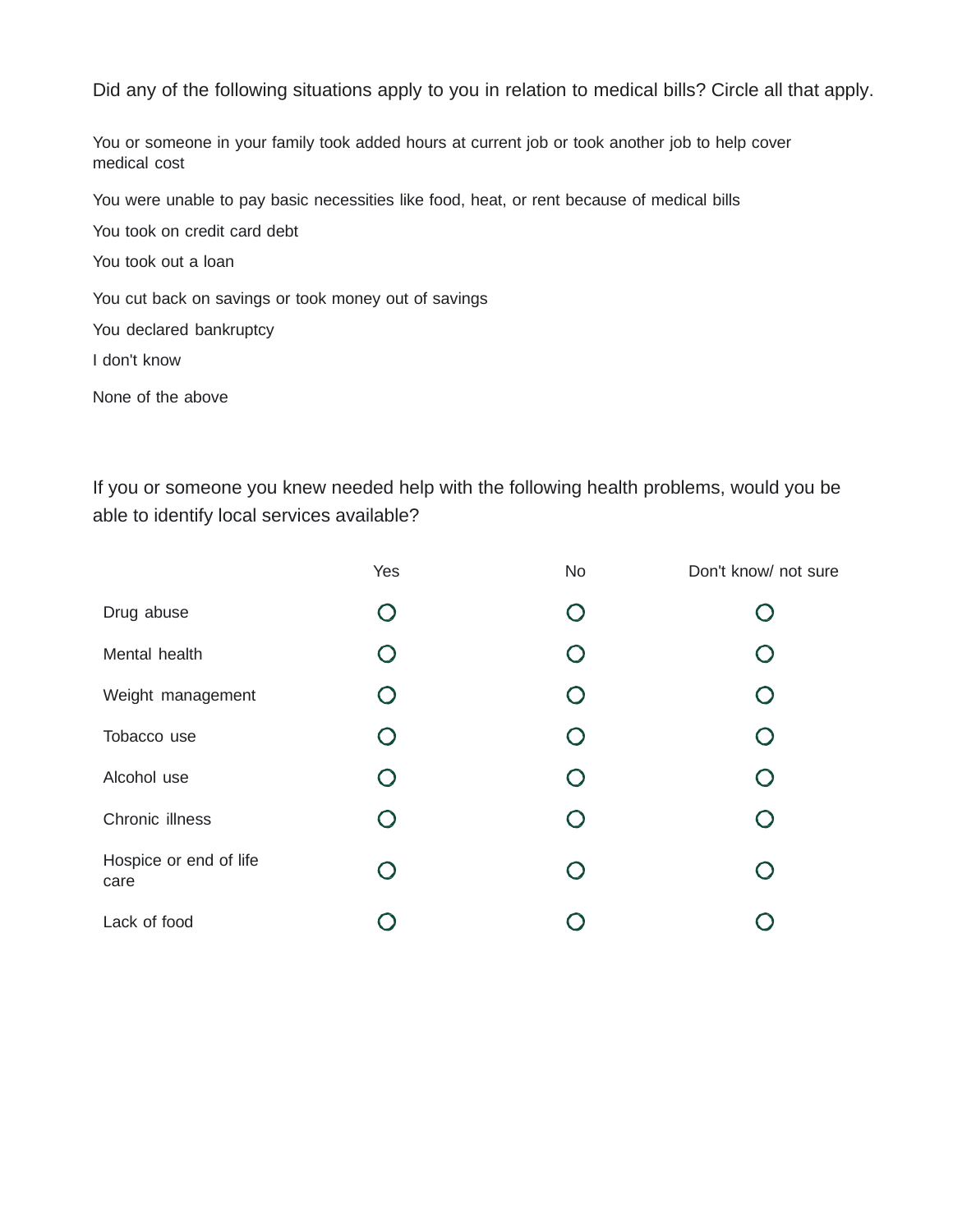# **Strategies**

Here are some ideas for improving health care in your county. Do you support these ideas a lot, a little bit, or not at all?

|                                                                                                                                      | Do not<br>support<br>at all | Support<br>a little bit                       | Support<br>alot | I don't<br>know<br>or I am<br>not<br>sure |
|--------------------------------------------------------------------------------------------------------------------------------------|-----------------------------|-----------------------------------------------|-----------------|-------------------------------------------|
| Train people who live in the county to help other                                                                                    |                             |                                               |                 |                                           |
| people understand and get healthcare services.                                                                                       |                             |                                               |                 |                                           |
| Make sure that places that get money from the<br>federal government and provide health care to<br>everyone can stay open.            |                             |                                               |                 |                                           |
| Make it easier for students to afford their education<br>if they agree to work in health care in the county or<br>other rural areas. |                             |                                               |                 |                                           |
| Have a single office or clinic that helps you<br>arrange all of your medical care.                                                   |                             | $\left( \begin{array}{c} \end{array} \right)$ |                 |                                           |
| Give new nurses more training.                                                                                                       |                             |                                               |                 |                                           |
| Teach medical students about working in rural<br>areas.                                                                              | $\bigcap$                   |                                               |                 |                                           |
| Use computers or phones to provide general<br>health care.                                                                           | $\bigcap$                   | $\left( \begin{array}{c} \end{array} \right)$ |                 |                                           |
| Use computers or phones to provide mental health<br>care.                                                                            |                             |                                               |                 |                                           |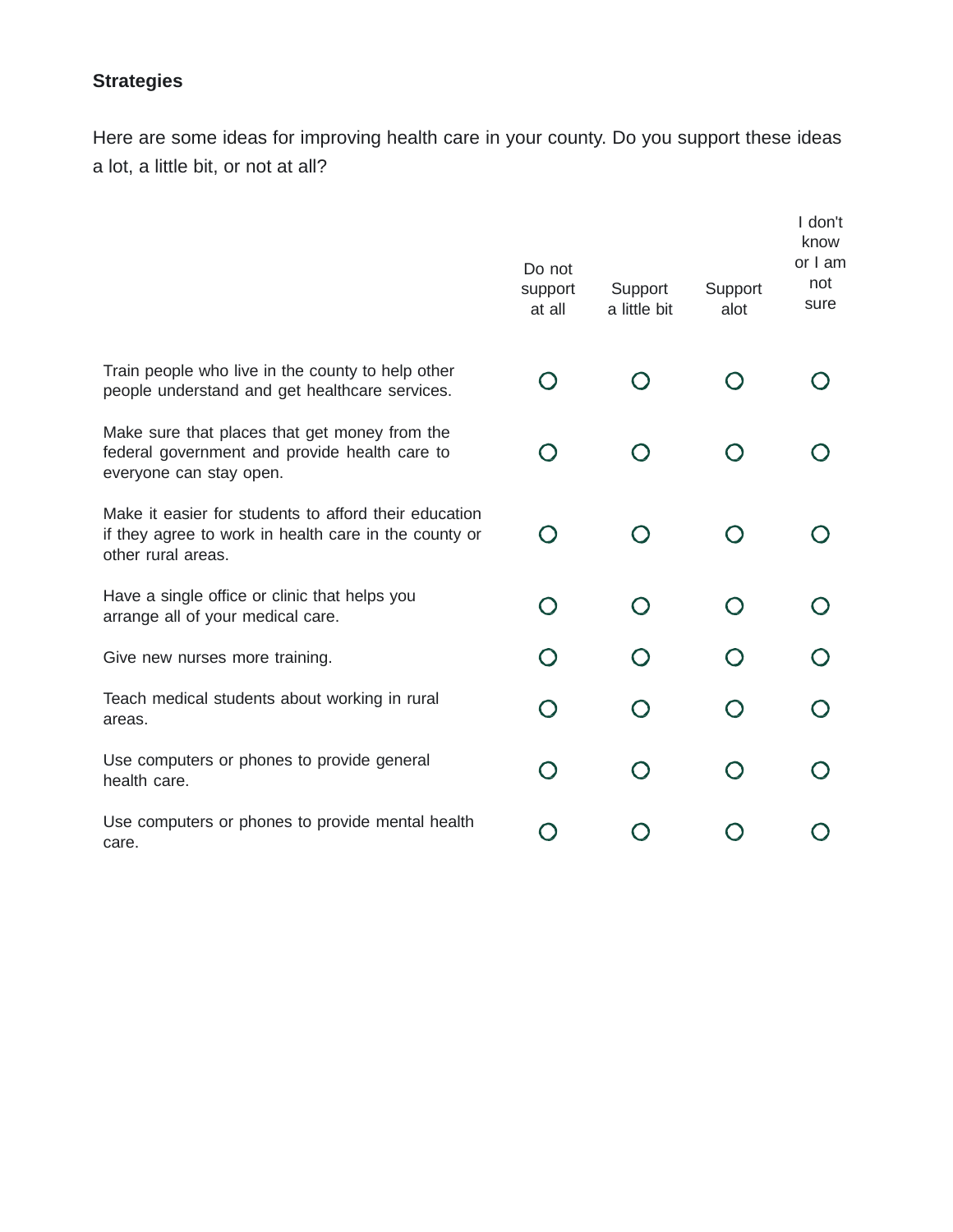Here are some more ideas to improve health care in your county. What do you think of these?

|                                                                               | Do not<br>support<br>at all | Support<br>a little<br>bit | Support<br>alot                               | don't<br>know<br>or I<br>am<br>not<br>sure |
|-------------------------------------------------------------------------------|-----------------------------|----------------------------|-----------------------------------------------|--------------------------------------------|
| Get more high school students to go into health care.                         |                             |                            |                                               |                                            |
| Help people find health insurance.                                            |                             |                            |                                               |                                            |
| Have a professional check your home for ways it might<br>be making you sick.  | ∩                           | $\bigcap$                  | $\left( \begin{array}{c} \end{array} \right)$ |                                            |
| Make it easier to get fresh and healthy foods.                                | ( )                         |                            |                                               |                                            |
| Offer more programs for older adults.                                         |                             |                            |                                               |                                            |
| Have plenty of places for exercise.                                           |                             |                            |                                               |                                            |
| Improve transportation for people to get health care.                         |                             |                            |                                               |                                            |
| Work with older adults to make sure they stay healthy.                        |                             |                            |                                               |                                            |
| Increase the amount of money that health care providers<br>get from Medicaid. |                             |                            |                                               |                                            |

# **Demographics**

How old are you?

Gender (circle answer)

Male

Female

**Other**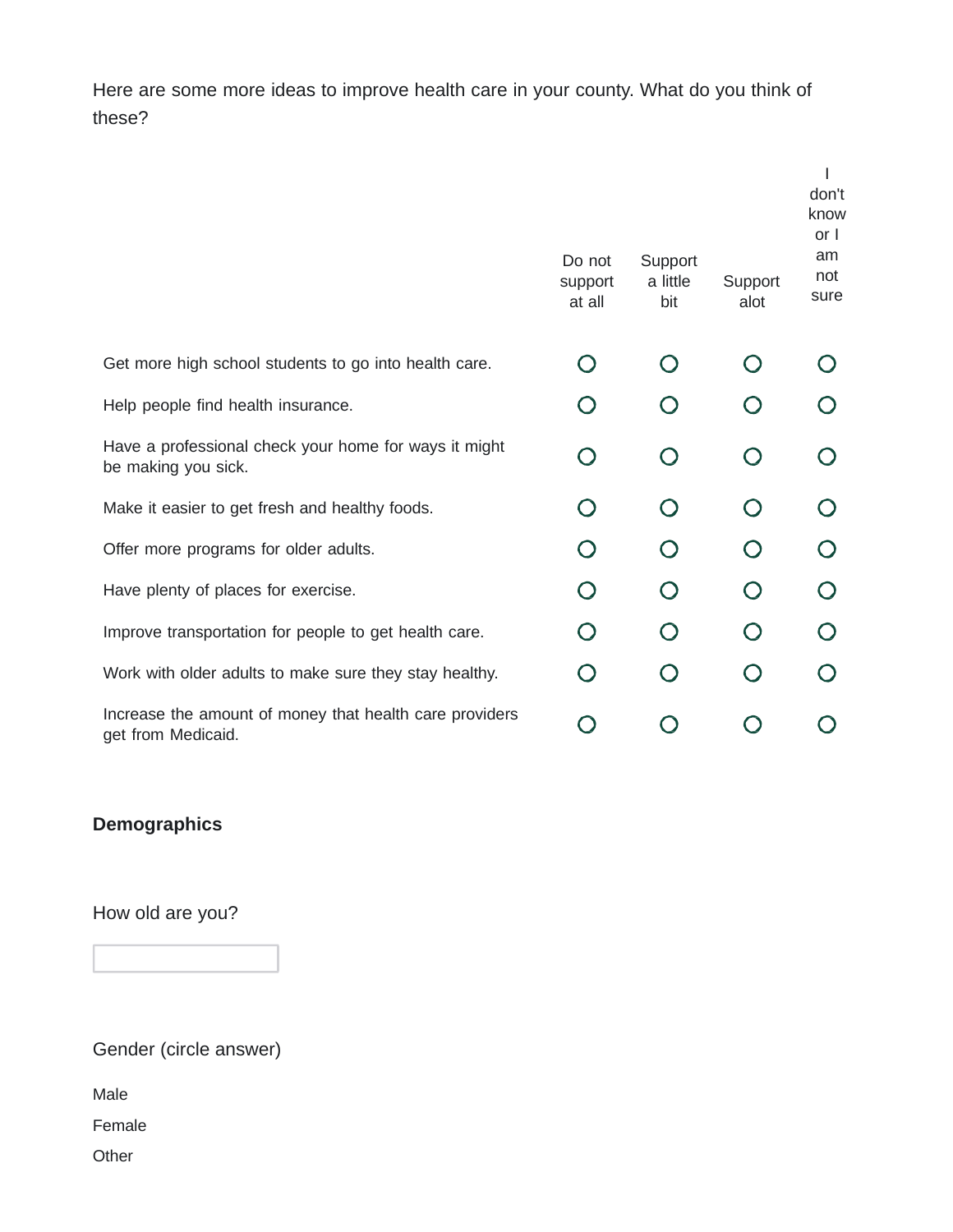How many people live in your household?

Zip code

Are you? (circle answer) Employed full time by someone else Selfemployed Unable to work because of disability Employed by the military An unpaid worker for a family business or farm Unemployed and looking for work Not employed and not looking for work A student Retired **Other** 

What is your annual household income? (Includes all sources and all people in the household, circle answer)

Less than \$10,000

\$10,000-\$29,999

\$30,000-\$49,999

\$50,000-\$69,999

\$70,000-\$89,999

\$90,000-\$100,000

\$100,000 or more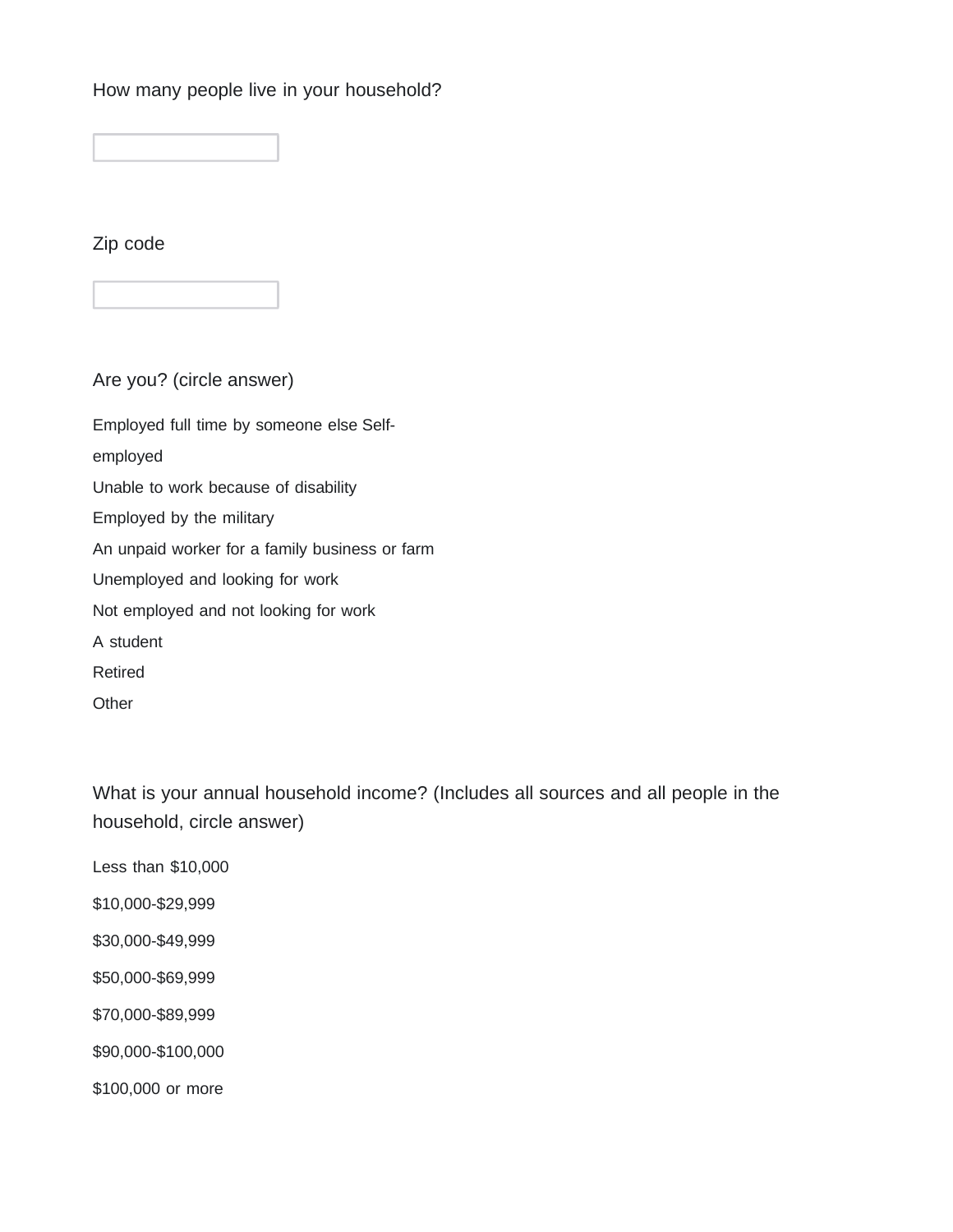What is the highest degree or level of school you have completed? (circle answer)

No schooling completed 8th grade Some high school High school diploma Some college or technical school Associate's degree Bachelor's degree Master's degree Professional degree Doctoral degree

Use the space below to write any comments.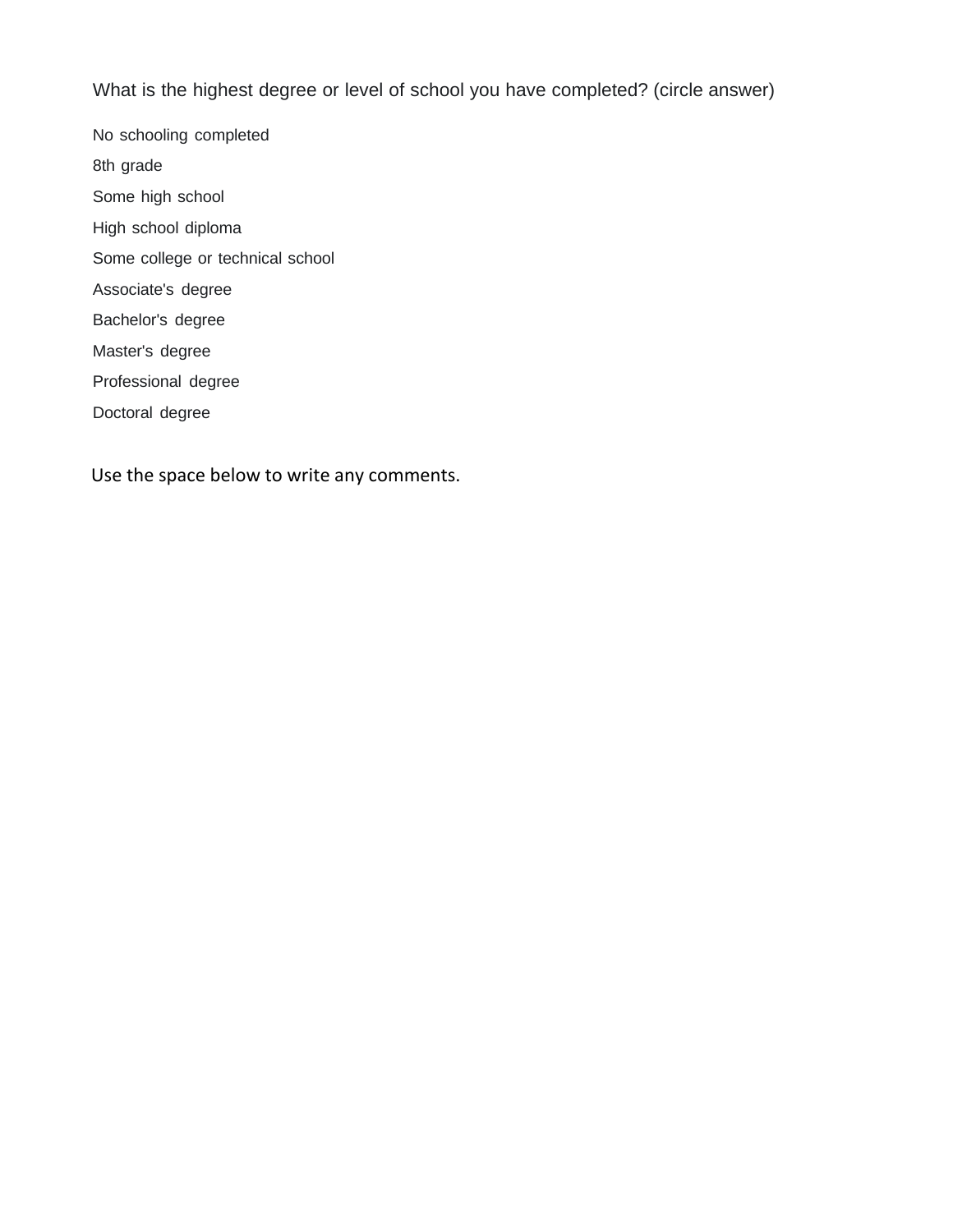#### **Appendix D**

#### **Public Health Care Access Survey Results**

The Washington County and Marietta/Belpre Health Departments disseminated an online survey to local residents through social media, community events, notices put on local water bills. and paycheck stuffers during summer and fall 2019. More than 130 people completed the survey, and the results can be used as one indicator of public perception of local access to health care. The figures below compare results from a statewide research survey conducted by ARHI (i.e., *Summary of Rural Health Care Access: Research Project*) in rural and Appalachian counties with the results from Washington County.





\*This question was not asked in the statewide research survey conducted by ARHI (i.e., *Summary of Rural Health Care Access: Research Project*); the Ohio, Rural, and Appalachian results reflect responses to "Enough Health Care Services in Your County?" question above.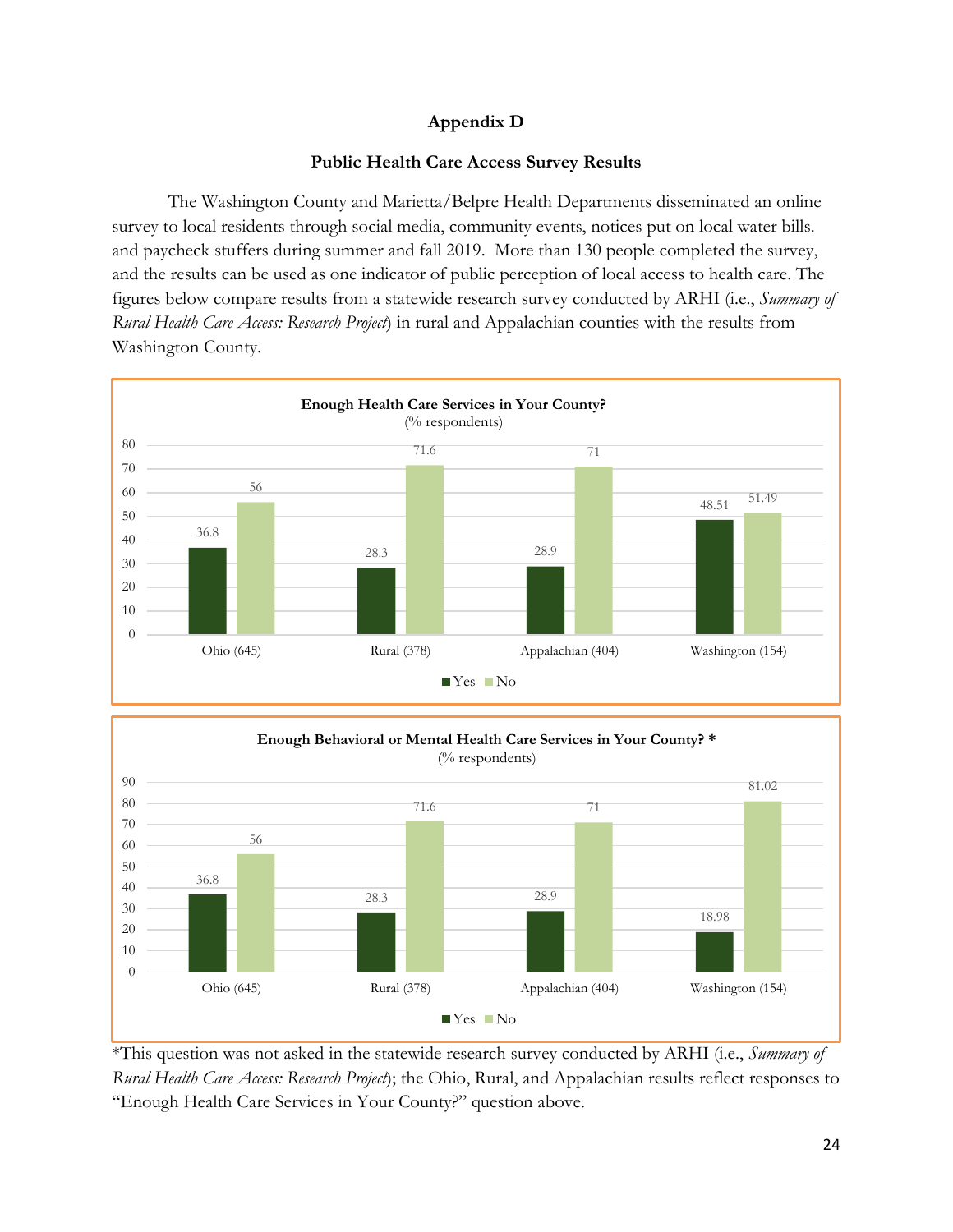

As the figure above depicts, the majority of health care services used in Washington County were accessed in the City of Marietta. Overall, the table below summarizes the number of people who used services by the location (i.e., type) of the service use.

| Number of People Using Services in Past 12 Months |       |                |          |                |  |  |  |  |
|---------------------------------------------------|-------|----------------|----------|----------------|--|--|--|--|
| By Location of Service                            |       |                |          |                |  |  |  |  |
|                                                   | Total | Belpre         | Marietta | Out of county  |  |  |  |  |
| Dental care                                       | 100   | 3              | 84       | 13             |  |  |  |  |
| Primary care                                      | 99    | 11             | 62       | 26             |  |  |  |  |
| Women's health                                    | 74    | 5              | 52       | 17             |  |  |  |  |
| Urgent care                                       | 66    | 13             | 48       | 5              |  |  |  |  |
| Specialty care                                    | 60    | 7              | 29       | 24             |  |  |  |  |
| Nurse practitioner                                | 58    | 5              | 44       | 9              |  |  |  |  |
| Emergency room                                    | 53    | 13             | 35       | 5              |  |  |  |  |
| Preventive care                                   | 47    | 9              | 30       | 8              |  |  |  |  |
| Registered nurse                                  | 38    | 3              | 25       | 10             |  |  |  |  |
| Health department                                 | 37    | 1              | 35       | 1              |  |  |  |  |
| Pediatric services                                | 29    | 5              | 13       | 11             |  |  |  |  |
| Mental health                                     | 28    | 5              | 12       | 11             |  |  |  |  |
| <b>EMS</b>                                        | 15    | $\overline{4}$ | 10       | $\mathbf{1}$   |  |  |  |  |
| Rehab services                                    | 14    | $\theta$       | 10       | $\overline{4}$ |  |  |  |  |
| Telemedicine                                      | 12    | $\theta$       | 5        | 7              |  |  |  |  |
| Dietitian o                                       | 11    | 3              | 6        | $\overline{2}$ |  |  |  |  |
| Home health                                       | 6     | $\overline{0}$ | 6        | $\theta$       |  |  |  |  |
| Substance abuse                                   | 6     | $\overline{0}$ | 5        | 1              |  |  |  |  |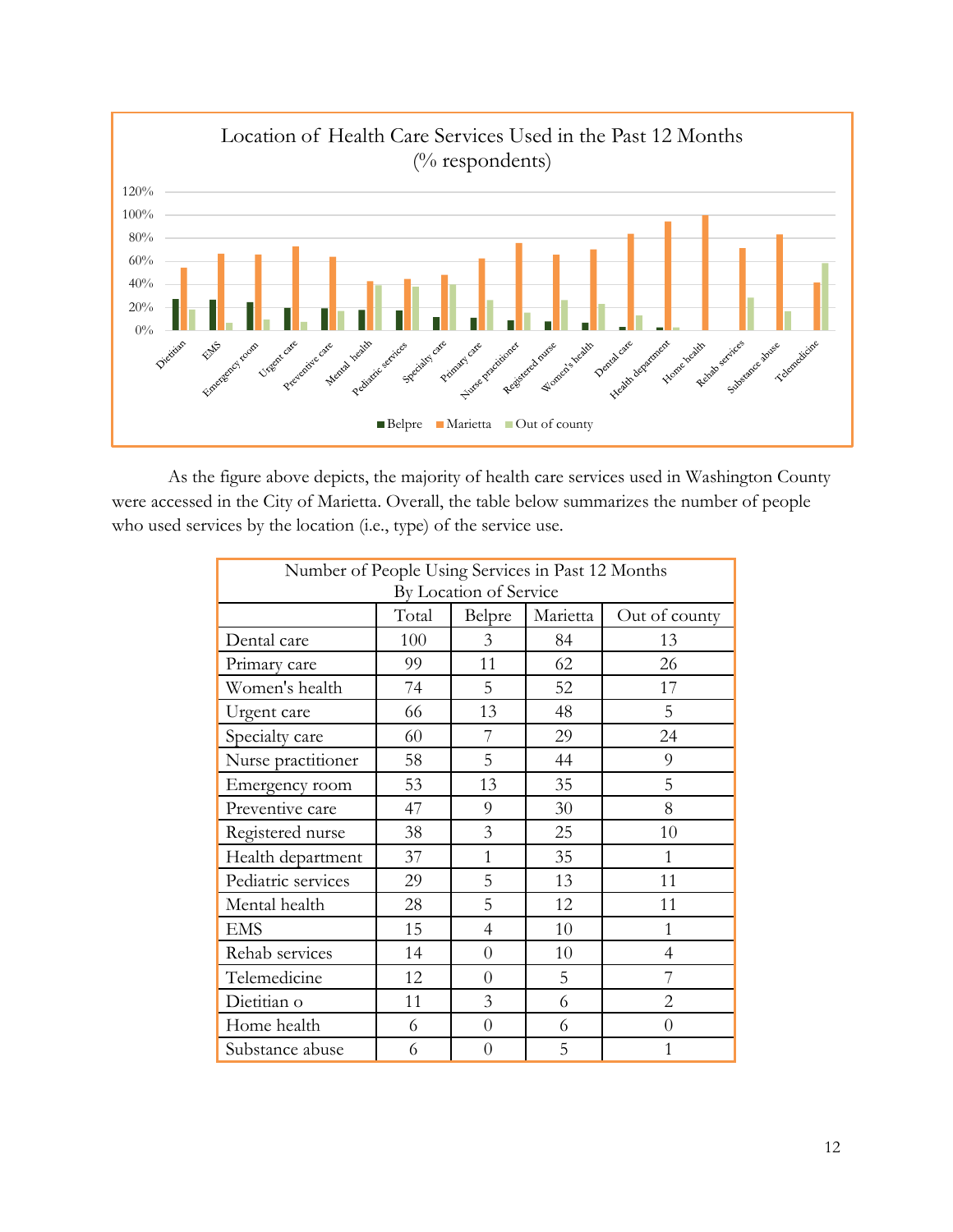#### **PUBLIC SUPPORT FOR STRATEGIES**

#### Rural transportation services

Rural transportation services provide transportation across large areas that have low population densities and lack established public transportation systems.



#### Federally qualified health centers

FQHCs are community-based health care providers that receive funds from the HRSA (Health Resources & Services Administration) Program to provide primary care in underserved areas.

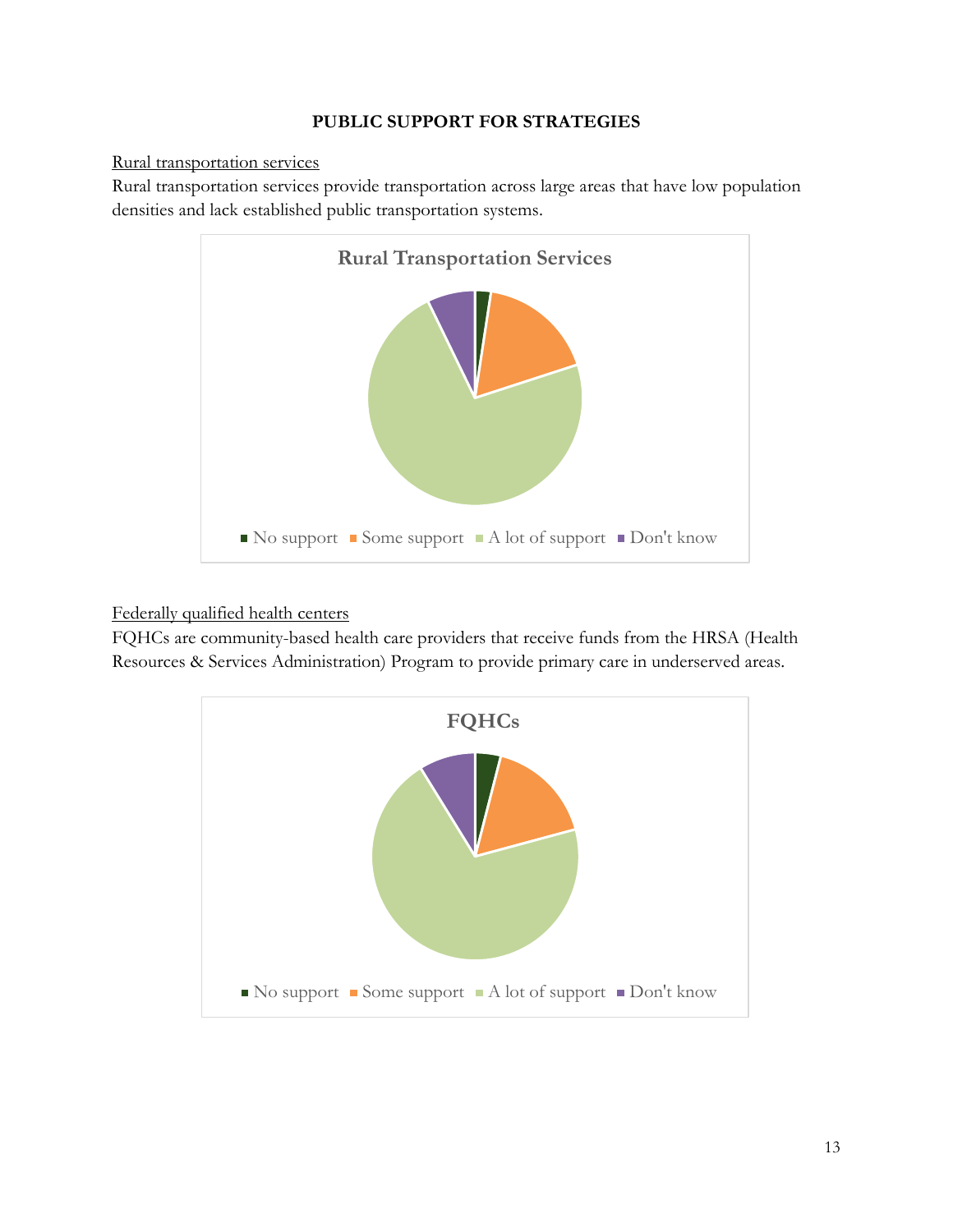#### Cultural competence training for health care professionals

These are training opportunities focused on health care professionals' skills and knowledge to value diversity, understand and respond to cultural differences, and increase awareness of providers' and care organizations' cultural norms.



### Health insurance enrollment and outreach

These are efforts to provide health insurance outreach and support to assist individuals whose employers do not offer affordable coverage, who are self-employed, or who are unemployed.

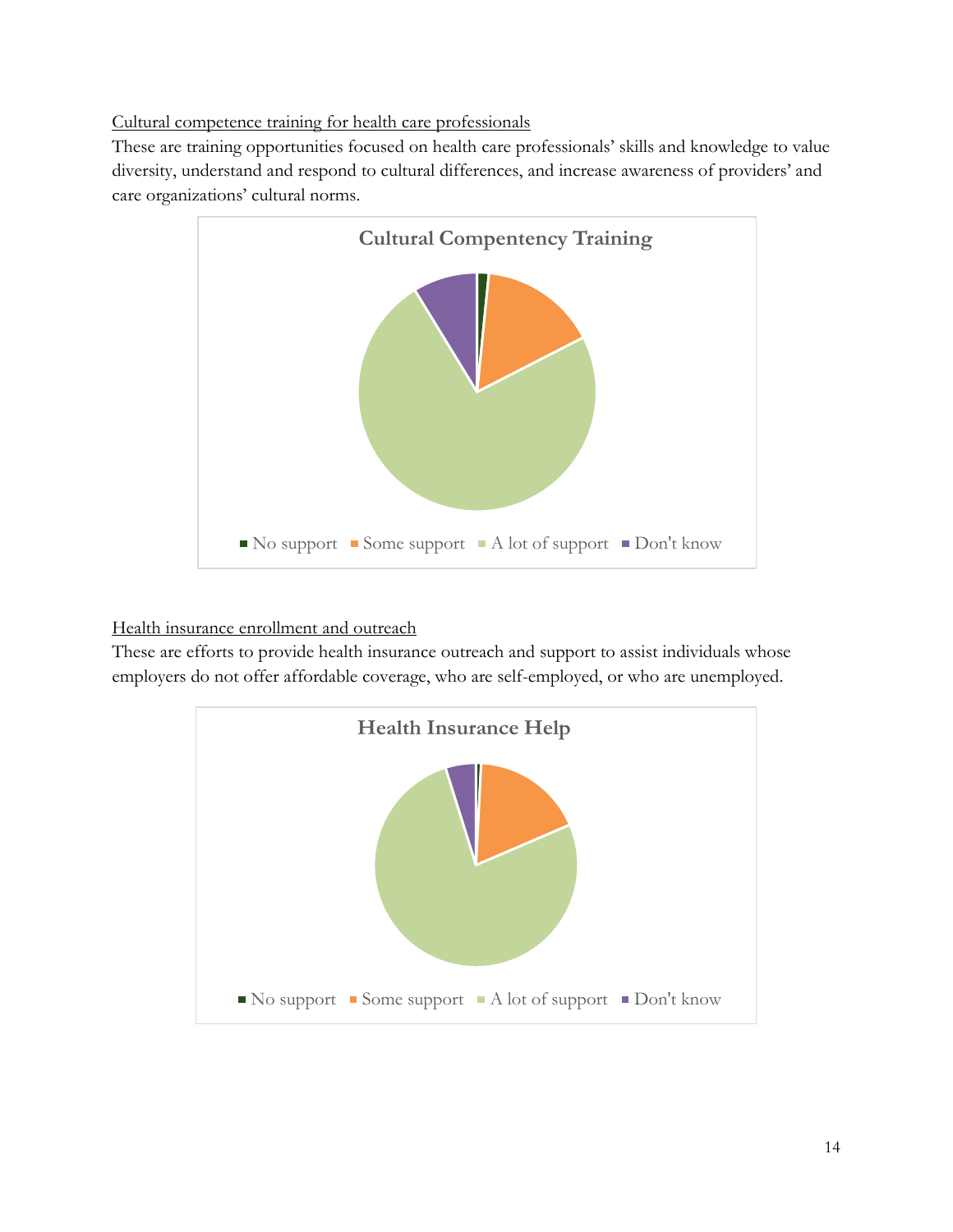Places for physical activity

Enhancing access to places for physical activity involves changes to local environments that create new opportunities or reduce the cost of existing opportunities (e.g., creating walking trails, building exercise facilities, or providing access to nearby facilities).



Activity programs for older adults

Educational, social, or physical activities for older adults in group settings encourage personal interactions, regular attendance, and community involvement.

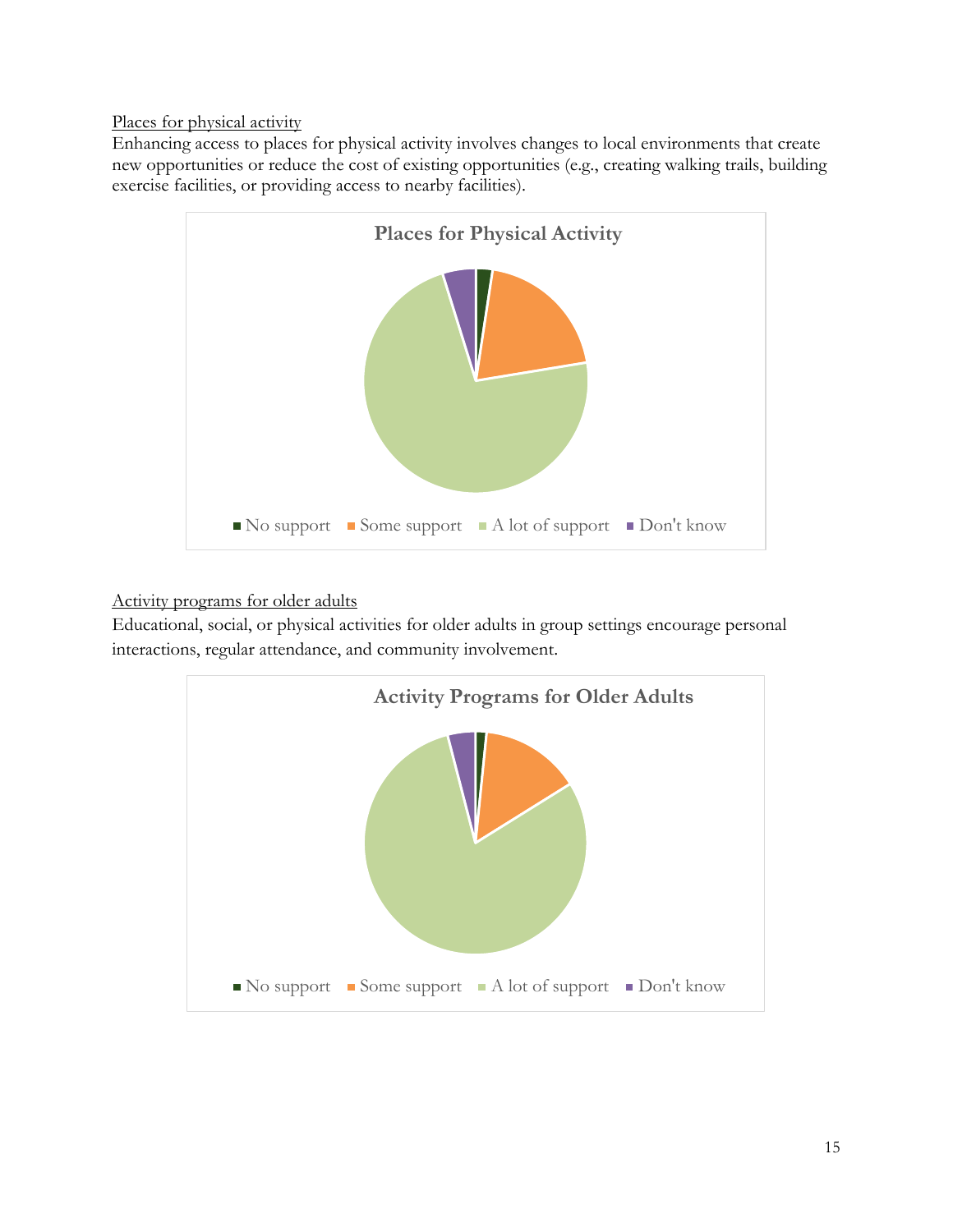#### Community health workers

A community health worker is a frontline public health worker who is a trusted member of and/or has an unusually close understanding of the community served. This trusting relationship enables the worker to serve as a liaison/link/intermediary between health/social services and the community to facilitate access to services and improve the quality and cultural competence of service delivery.



### Career academies

Career academies prepare high school students for both college and careers. They link students with peers, teachers, and community partners. They have three key elements: 1) a small learning community; 2) a college prep curriculum with a career theme; and 3) an advisory board**.**

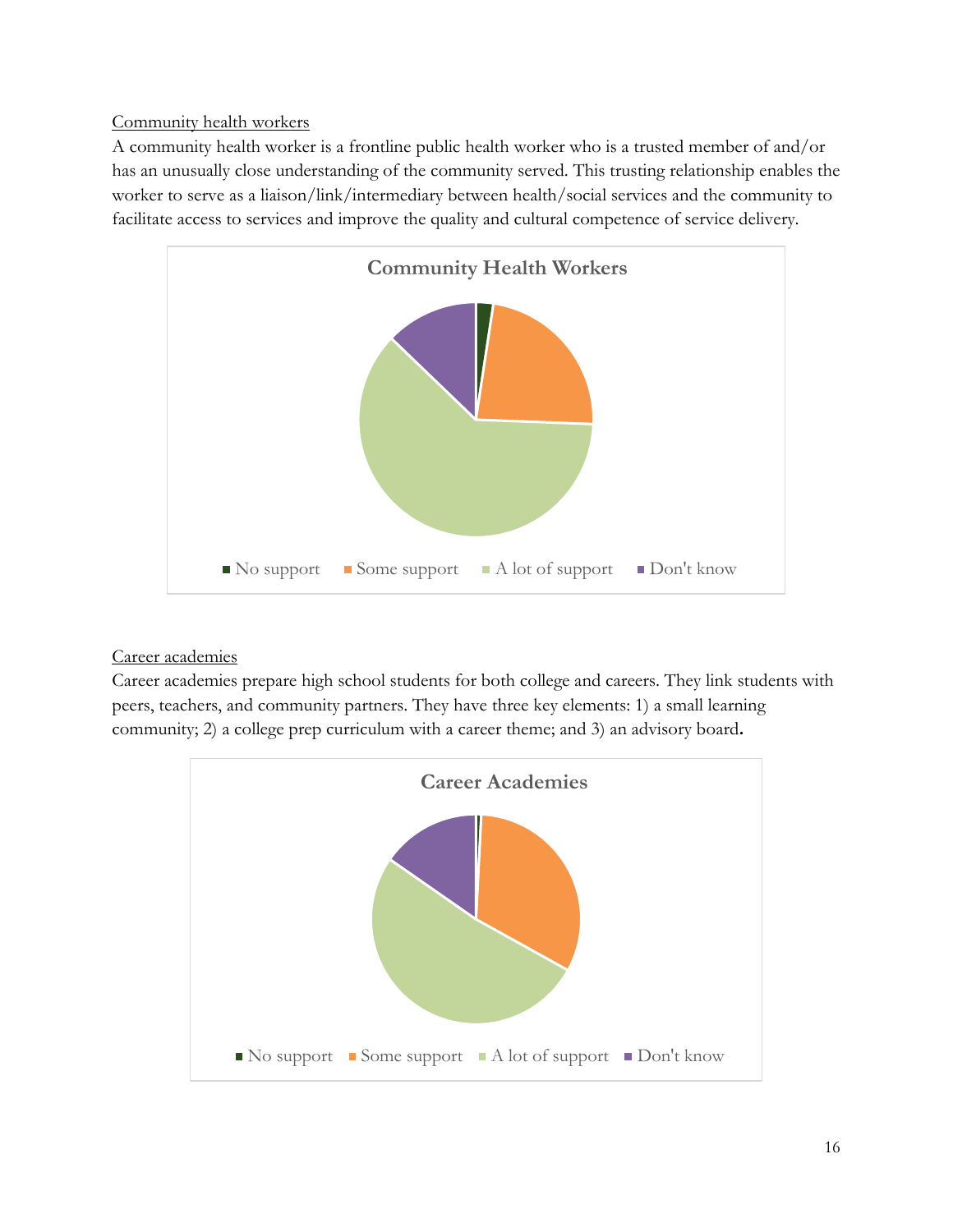Medical homes

Medical homes provide continuous, comprehensive, whole-person primary care. In this model of care, personal physicians and their teams coordinate care across the health care system, working with patients to address all of their preventive, acute, and chronic health care needs and arranging care with other qualified health professionals as needed. Medical homes offer enhanced access, including expanded hours and easy communication options for patients. They also practice evidence-based medicine, measure performance, and strive to improve care quality.



# Telemedicine

Services can encompass primary and specialty care, referrals, and remote monitoring of vital signs. They may be provided via videoconference, email, smartphones, wireless tools, or other modalities. Telemedicine can supplement health care services for patients who would benefit from frequent monitoring or be used to provide services to individuals in areas with limited access to care.

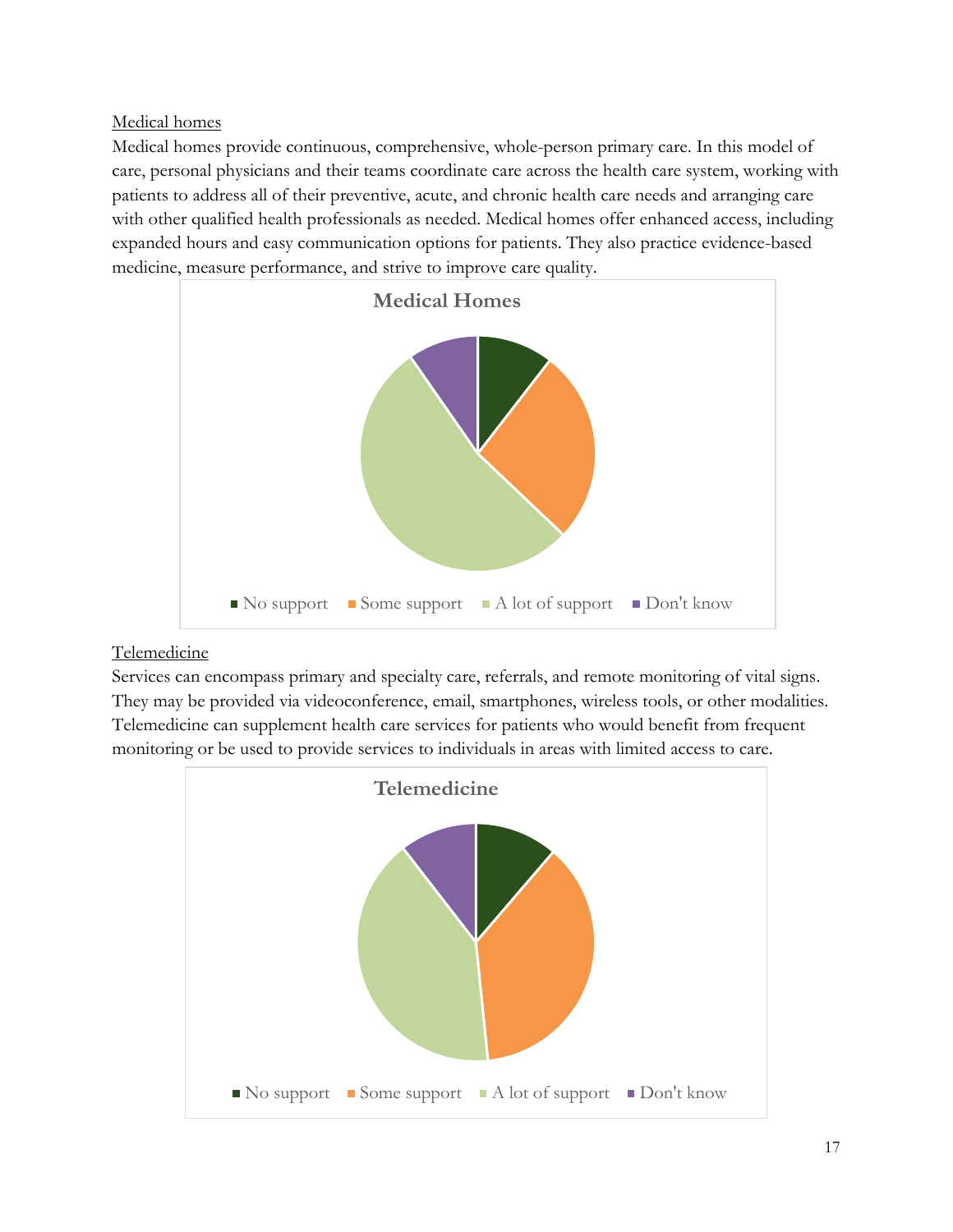# Telemental health services

Telemental health is a subset of telehealth that uses technology to provide mental health services from a remote location. This includes telepsychology, telepsychiatry, and telebehavioral health.